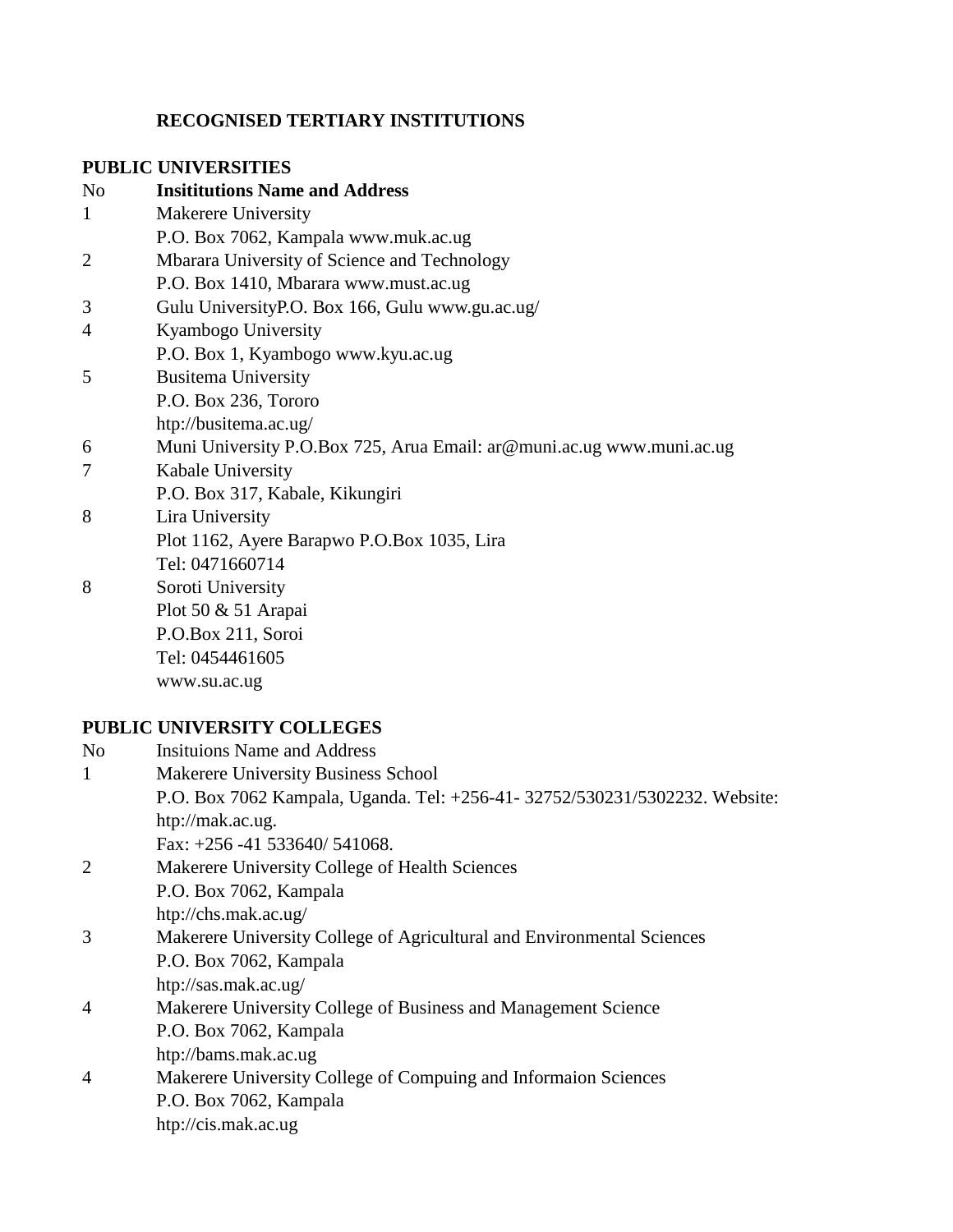- 5 Makerere University College of Educaion and External Studies P.O. Box 7062, Kampala htp://cees.mak.ac.ug 6 Makerere University College of Engineering, Design, Art & Technology P.O. Box 7062, Kampala htp://cedat.mak.ac.ug 7 Makerere University College of Humaniies and Social Sciences P.O. Box 7062, Kampala htp://chuss.mak.ac.ug 8 Makerere University College of Natural Sciences P.O. Box 7062, Kampala htp://cns.mak.ac.ug 9 Makerere University College of Veterinary Medicine, Animal Resources and Bio-security P.O. Box 7062, Kampala
	- htp://vetmed.mak.ac.ug

## **PUBLIC OTHER DEGREE AWARDING INSTITUTIONS**

- No Insituions Name and Address
- 1 Uganda Management Institute Jinja Road P.O. Box 20131, Kampala www.umi.ac.ug/

### **PUBLIC OTHER DEGREE AWARDING INSTITUTION CAMPUS**

Uganda Management Institute, Mbarara Campus Plot 11-21 Kamukuzi Road P.O. Box 20131, Kampala www.umi.ac.ug/

### **PRIVATE UNIVERSITY WITH THEIR OWN ACT OF PARLIAMENT**

- No Insituions Name and Address 1 Islamic University in Uganda
- P.O. Box 2555,Mbale www.iuiu.ac.ug/

## **PRIVATE CHARTERED UNIVERSITIES**

- No Insituions Name and Address 1 Ndejje University P.O. Box 7088, Kampala www.ndejjeuniversity.ac.ug
- 2 Uganda Martyrs University
	- P.O. Box 5498, Kampala
	- htp://www.umu.ac.ug
- 3 Bugema University
	- P.O. Box 6529, Kampala www.bugemauniv.ac.ug
- 4 Nkumba University P.O. Box 237, Entebbe, www.nkumbauniversity.ac.ug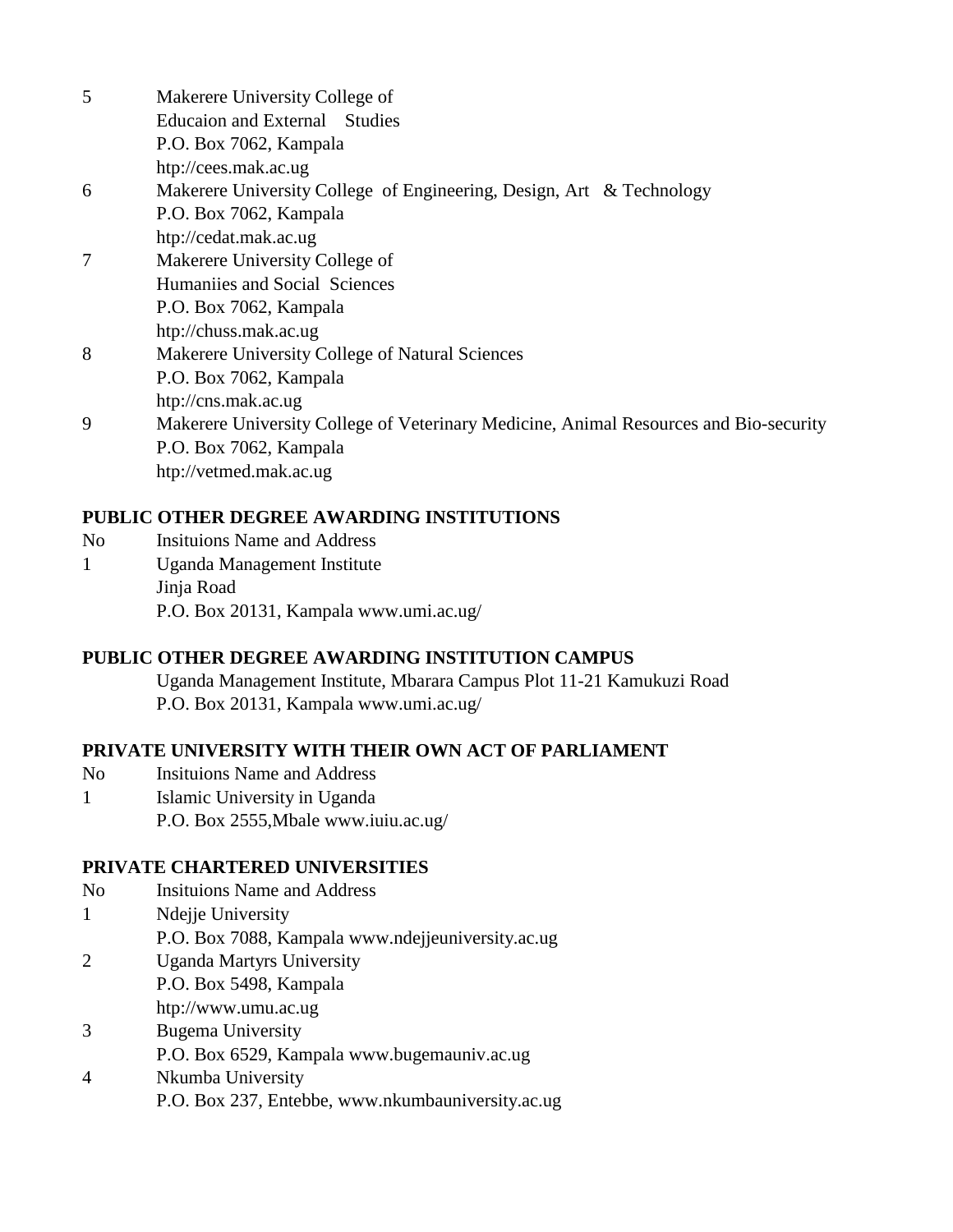| 5              | <b>Uganda Chrisian University</b>                                  |
|----------------|--------------------------------------------------------------------|
|                | P.O. Box 4, Mukono, www.ucu.ac.ug                                  |
| 6              | Kampala Internaional                                               |
|                | University                                                         |
|                | P.O. Box 20000, Kampala, www.kiu.ac.ug/                            |
| 7              | <b>Bishop Stuart University</b>                                    |
|                | P.O. Box 9, Mbarara www.bsu.ac.ug/                                 |
|                | PRIVATE UNIVERSITIES                                               |
| N <sub>o</sub> | <b>Insituions Name and Address</b>                                 |
| 8              | Kampala University                                                 |
|                | P.O. Box 25454, Kampala www.ku.ac.ug                               |
| 9              | Mountains of the Moon University                                   |
|                | P.O. Box 837, Fort Portal, www.mmu.ac.ug                           |
| 10             | <b>Busoga University</b>                                           |
|                | P.O. Box 154, Iganga                                               |
|                | www.busogauniversity.ac.ug/                                        |
| 11             | Aga Khan University                                                |
|                | P.O. Box 8842, Kampala, www.aku.edu                                |
| 12             | Kumi University                                                    |
|                | P.O. Box 178, Kumi, Ngero Campus                                   |
| 13             | <b>African Bible University</b>                                    |
|                | P.O. Box 71242, Kampala, htp://                                    |
|                | africanbiblecolleges.org/uganda/                                   |
| 14             | <b>Uganda Pentecostal University</b>                               |
|                | P.O. Box 249, Fort Portal                                          |
|                | htp://upu.ac.ug/                                                   |
| 15             | <b>St. Lawrence University</b>                                     |
|                | P.O. Box 24930, Kampala www.stlawrenceuniversity.ac.ug             |
| 16             | Muteesa I Royal University                                         |
|                | P.O. Box 14002                                                     |
|                | htp://www.mru.ac.ug                                                |
| 17             | All Saints University, Lango                                       |
|                | P.O. Box 6, Lira, Boroboro Hill                                    |
|                | www.asul.ac.ug/                                                    |
| 18             | <b>Internaional Health Sciences</b>                                |
|                | University                                                         |
|                | Plot 46/86 Kisugu, P.O. Box 8177, Kampala, www.ihsu.ac.ug/         |
| 19             | African Rural University P.O. Box 16523, Kampala, htp://aru.ac.ug/ |
| 20             | Livingstone Internaional University                                |
|                | P.O. Box 994 Mbale,                                                |
|                | htp://livingstone.ac.ug                                            |
| 21             | Cavendish University                                               |
|                | Nsambya Plot 1469 Ggaba Road,                                      |
|                | P.O Box 33145, Kampala www.cavendish.ac.ug/                        |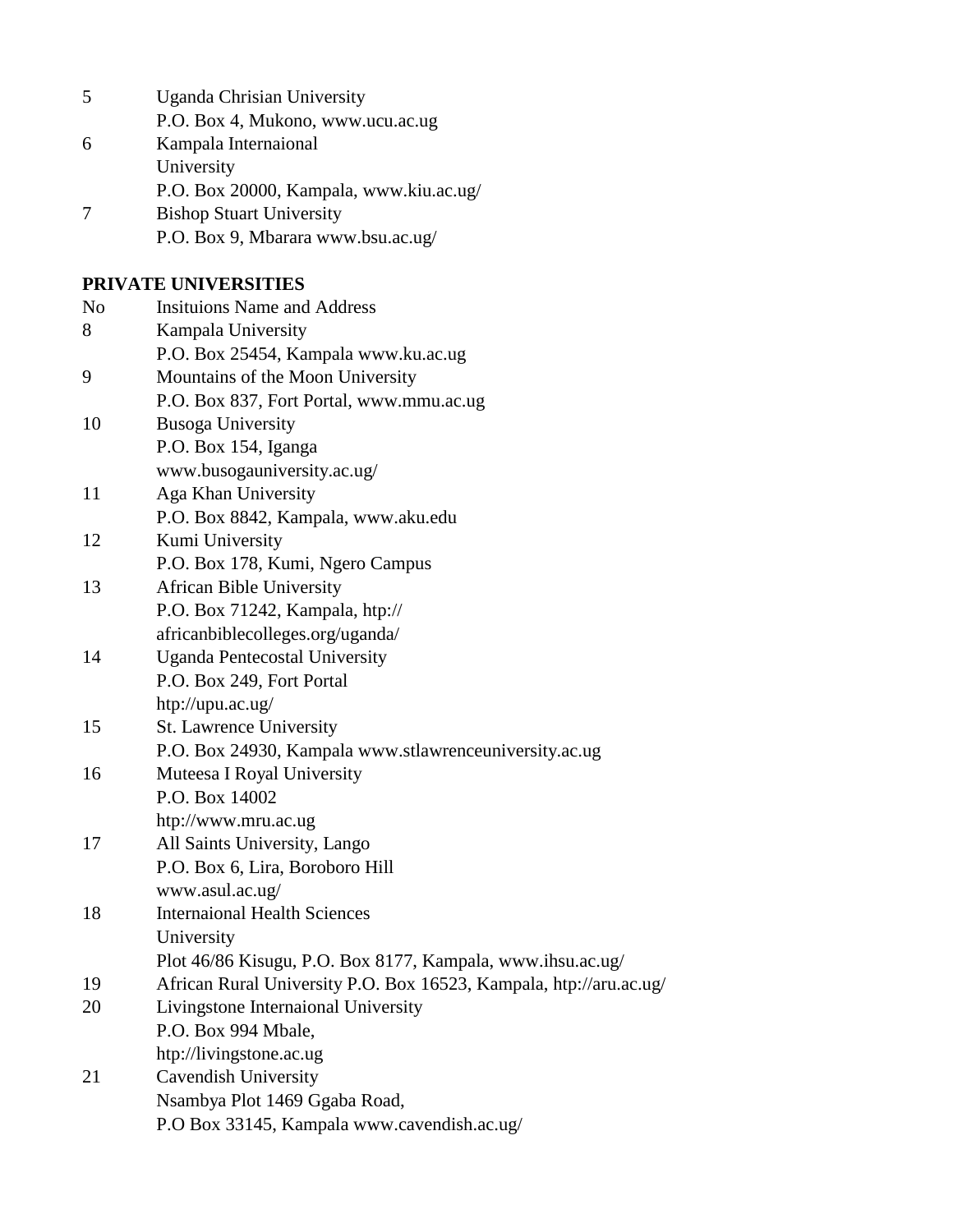| 22 | Internaional University of East Africa 1112/1121, Ggaba Road in Kansanga. P.O.Box<br>35502, Kampala. www.iuea.ac.ug |
|----|---------------------------------------------------------------------------------------------------------------------|
| 23 | Victoria University                                                                                                 |
|    | Victoria Towers, 1-13 Jinja Rd,                                                                                     |
|    | Kampala,                                                                                                            |
|    | htp://vu.ac.ug/                                                                                                     |
| 24 | St. Augusine Internaional University                                                                                |
|    | P.O Box 26687, Kampala www.saiu.ac.ug                                                                               |
| 25 | Virtual University of Uganda Plot 425 Muyenga, Zzimwe Road. P. O. Box 70773                                         |
|    | Kampala www.virtualuni.ac.ug                                                                                        |
| 26 | Uganda Technology And Management University (UTAMU)                                                                 |
|    | P.O Box 73307, Kampala                                                                                              |
|    | htp://utamu.ac.ug/                                                                                                  |
| 27 | Africa Renewal University P.O.Box 35138, Kampala                                                                    |
|    | Email: jatherstone@gmail.com www.africarenewaluniversity.org Tel:                                                   |
|    | 0776353606/0752702500                                                                                               |
| 28 | Nsaka University Plot No 925, Block 3                                                                               |
|    | P.O.Box 1801, Jinja                                                                                                 |
|    | Email isabirye.david@yahoo.com, nsakauniversity@gmail.com                                                           |
| 29 | <b>Ibanda University</b>                                                                                            |
|    | Bubaare Cell, Ibanda town Council, Ibanda District.                                                                 |
|    | P.O. Box 35, Ibanda-Uganda. Tels:+256-414-694823                                                                    |
|    | Mob: 256-78-964494/+256-75-                                                                                         |
|    | 6644494                                                                                                             |
|    | E-mail: ibandauni2013@gmail.com                                                                                     |
| 30 | <b>Team University</b>                                                                                              |
|    | P.O. Box 8128 Kampala www.teamibm.ac.ug                                                                             |
| 31 | University of Kisubi Brothers                                                                                       |
|    | P.O. Box 182, Entebbe www.kbuc.ac.ug                                                                                |
| 32 | Valley University of Science & Technology                                                                           |
|    | Plot 131, Block 2, Nyaruzinga Road.                                                                                 |
|    | <b>Bushenyi District</b>                                                                                            |
|    | P.O. Box 44 Bushenyi.                                                                                               |
|    | Tel: +256-382277576 / +256-                                                                                         |
|    | 701223939, +256-772646421 /                                                                                         |
|    | $+256-772406572$                                                                                                    |
|    | Web: www.vust.ac.ug Email: info@vust.ac.ug,                                                                         |
|    | valleyuniversityuganda@gmail.com                                                                                    |
| 33 | <b>Staford University</b>                                                                                           |
|    | Plot 609-611 Kisugu, Zimwe Road                                                                                     |
|    | Kampala                                                                                                             |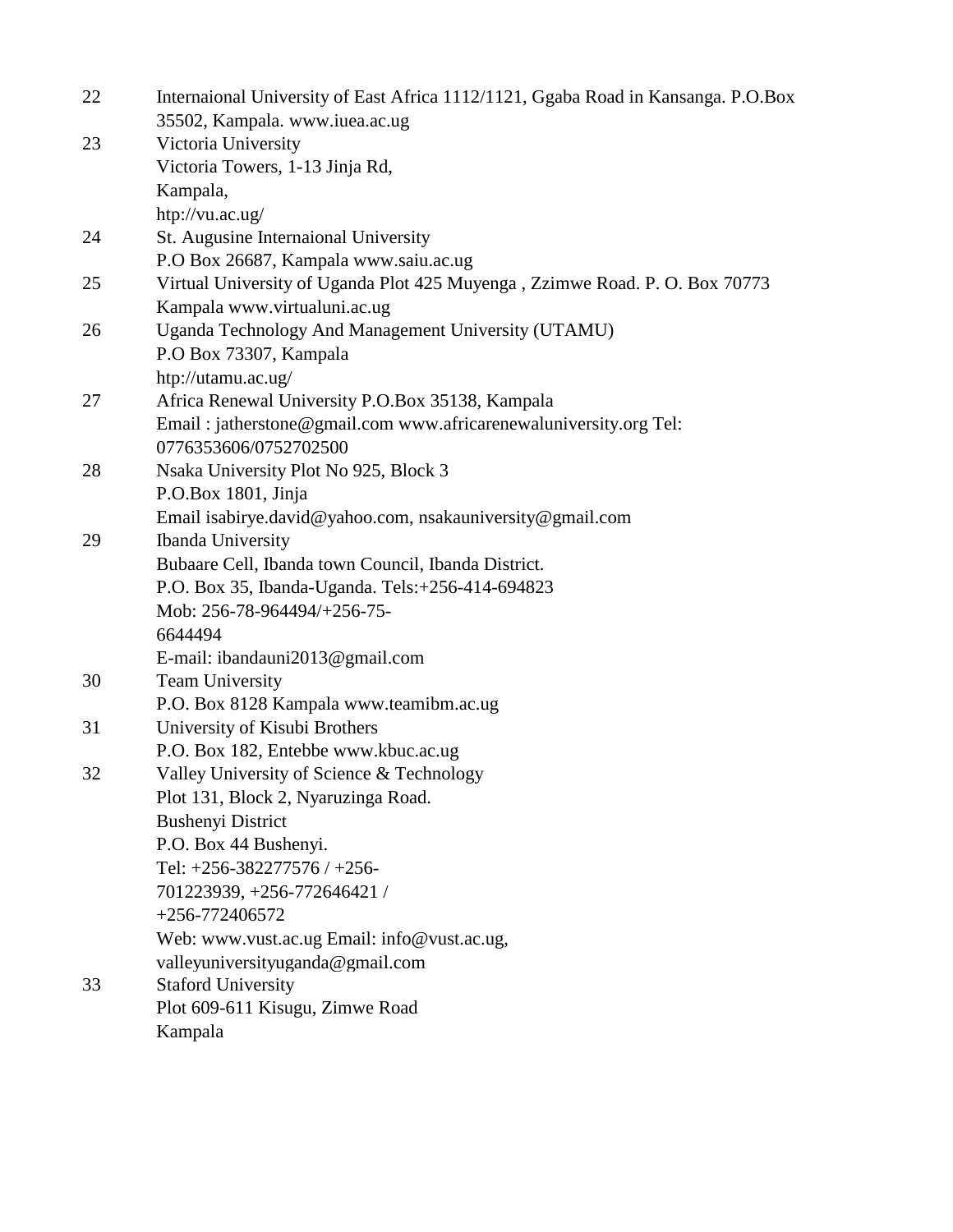34 Kayiwa Internaional University Plot 336, Balintuma Road P.O. Box 9096, Kampala Tel:0414-691720, Mobile: + 256 782 310 843 E-mail: info@kintu.ac.ug www.kintu.ac.ug 35 Great Lakes Regional University P.O Box 48, Kanungu Tel. 0700730928 36 International Science, Business & Technology (ISBAT) University 11A Rotary Avenue (Lugogo By-Pass) PO Box 8383, Kampala Email: info@isbat.ac.ug www.usbat.ac.ug Tel: 0414437526

### **PRIVATE UNIVERSITY COLLEGES**

No Insituions Name and Address Bishop Barham University College (Consituent College of Uganda Chrisian University) P.O. Box 613 htp://bbuc.ucu.ac.ug/

## **ACCREDITED PRIVATE UNIVERSITY CAMPUSES**

- No Insituions Name and Address
- 1 Kampala Internaional University School of Health Sciences Mbarara Bushenyi Rd, P.O.Box 256, Ishaka
- 2 Nile University Campus Uganda Martyrs University, Arua P.O.Box 141, Arua www.nileuniversity.ac.ug
- 3 Uganda Chrisian University, Kampala Campus P.O.Box 4, Mukono Tel: 0312350800 Mob: 0794770826 Email: vc@ucu.ac.ug www.ucu.ac.ug 4 Uganda Chrisian University, Mbale Campus P.O.Box 4, Mukono
	- Tel: 0312350800
	- Tel: +256454436222
	-
	- Mob: 0794770826
	- Email: vc@ucu.ac.ug,
	- Email : info@ucumbale.ac.ug
	- www.ucu.ac.ug
- 5 Nkumba University, Kampala Campus Plot 773 & 774, Kabaka Anjagala Road-Mengo, Kampala

## **PRIVATE OTHER DEGREE AWARDING INSTITUTION**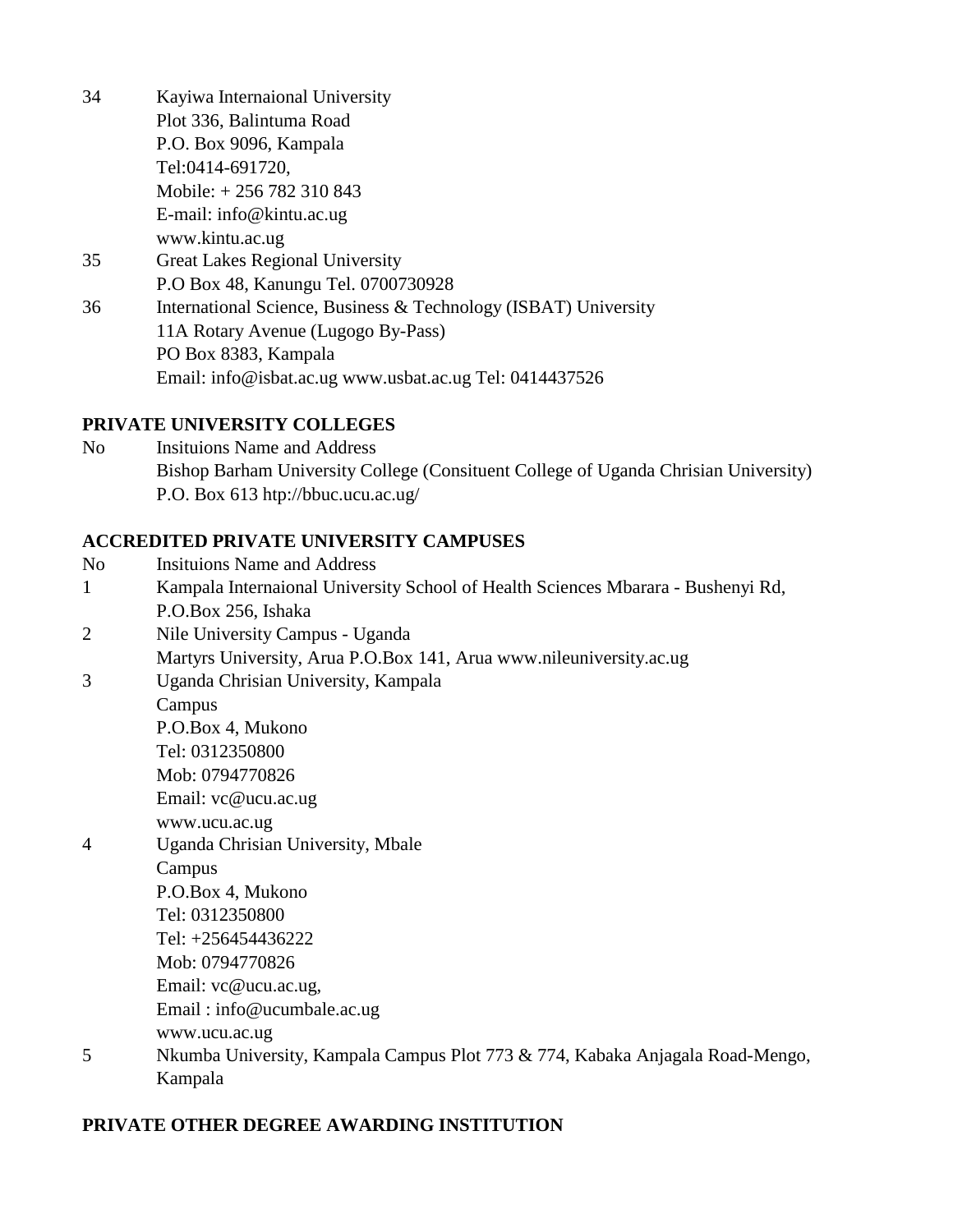| $\mathbf{1}$   | <b>Insituions Name and Address</b>                                            |
|----------------|-------------------------------------------------------------------------------|
| $\overline{2}$ | <b>ESLSCA</b> Internaional Business                                           |
|                | School Uganda                                                                 |
|                | Plot 10 Impala Avenue, Box 37207, Kampala htp://uganda.eslsca.net/            |
| 3              | Ernest Cook Ultrasound Research &                                             |
|                | Educaion Institute (ECUREI) Mengo Hospital- Sir Albert Cook Building          |
|                | P.O.Box 7161, Kampala                                                         |
|                | Email: ecurei@yahoo.com                                                       |
| 4              | <b>Westminster Chrisian Institute</b>                                         |
|                | Uganda                                                                        |
|                | P.O.BOX 21312 Kampala, Uganda, East Africa College                            |
|                | Email: registrarwciu@gmail.com Phone: (+256) 414 696914                       |
|                | Email: wtsuoice@gmail.com Phone: $(+256)$ 077 961 7553                        |
| 5              | Indian Institute of Hardware Technology (IIHT), Uganda                        |
|                | Afri-Courts Building, 2nd Floor, Plot 10 Buganda Road, Nakasero Ward, Kampala |
|                | Central Division, Kampala City                                                |
|                | Box Number: 33017, Kampala                                                    |
|                | Tel: +256793958352/+25670248608                                               |
|                | 9/0312209300                                                                  |
|                | Fax Number: None                                                              |
|                | Email: dmugarura@hotmail.com Website: www.iiht.com                            |
| 6              | Institute of Hospice and Palliaive Care in Africa (IHPCA)                     |
|                | Plot 130 Makindye Road-Makindye                                               |
|                | Box 7757, Kampala                                                             |
|                | Email: ar@hospiceafrica.or.ug Tel: +256 414268187                             |
|                | www.hospiceafrica.or.ug                                                       |
| $\tau$         | <b>Mulitech Business School</b>                                               |
|                | Plot 345, Kyaddondo Rd, Kampala,                                              |
|                | P.O. Box 10923, Kampala                                                       |
|                | www.mulitech.co.ug/                                                           |
| 8              | YMCA Comprehensive Institute P.O.Box 2871, Kampala www.ymcakampala.org/       |
|                |                                                                               |

# **ACCREDITED OTHER DEGREE AWARDING INSTITUTION CAMPUSES**

- No Insititutions Name and Address 1 Mulitech Business School Kakiri Caampus P.O.Box 345, Kampala E-mail: inquiries@mulitech.co.ug Tel: 0756222515 www.mulitech.ac.ug 2 Mulitech Business School
- Hoima Campus P.O.Box 345, Kampala Tel: 0752379955

E-mail: inquiries@mulitech.co.ug www.mulitech.ac.ug

3 YMCA Comprehensive Institute Buwambo, Campus Block 80 Plot 139 P.O Box 2871, Kampala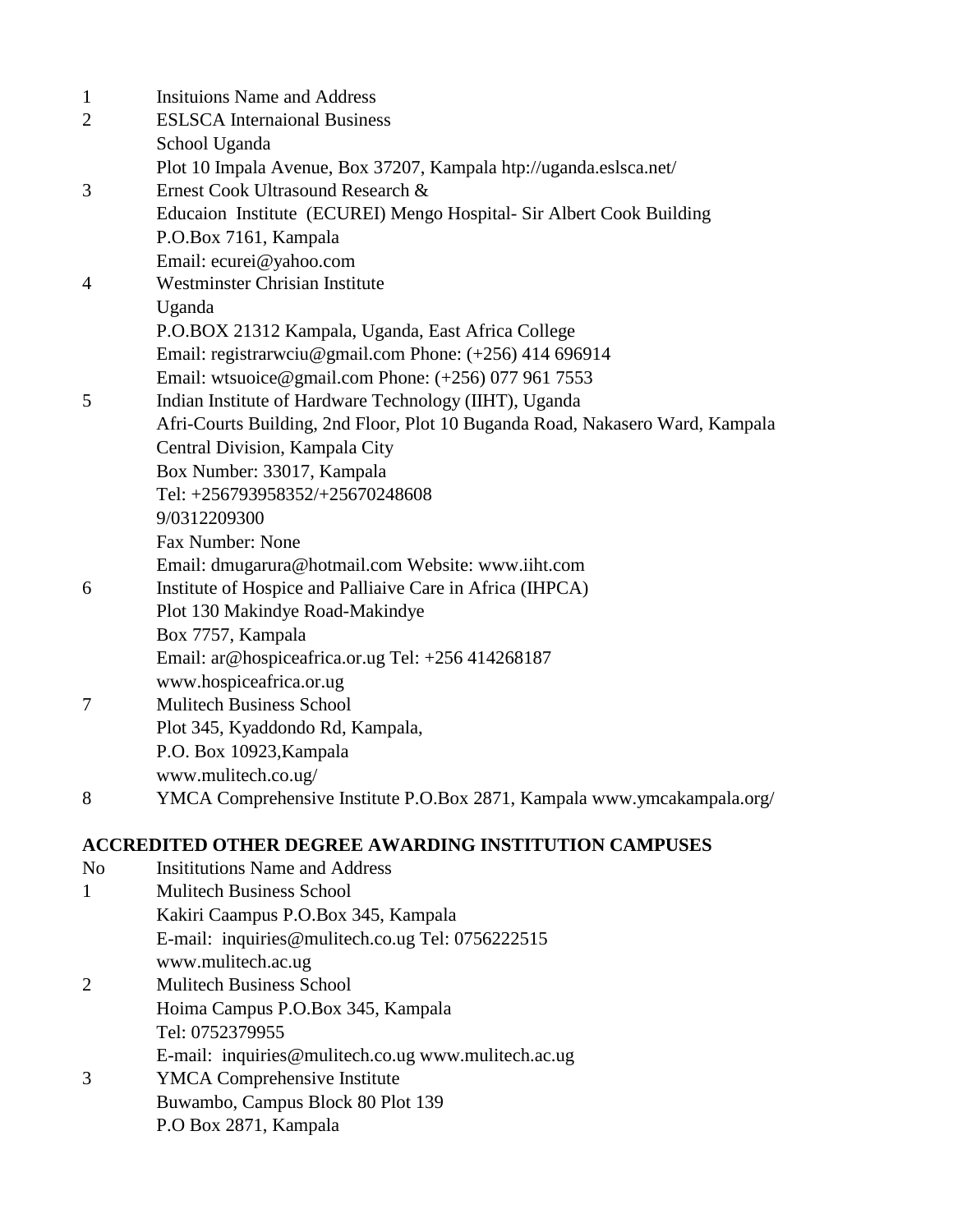### **ACCREDITED PRIVATE OTHER TERTIARY INSTITUTIONS**

- No Institutions Category, Name and Address **Commercial, Hotels, Social Development** 1 Pearl Crest Hospitality Training Institute Plot 23/29/31 Garuga Road, Ttende Estate P.O.Box 29880, Kampala pearlcrest@utlonline.co.ug 2 Makerere Institute of Social Development Plot 807,Sir Apollo Kaggwa Road 3 Makerere Business Institute Plot 489 Sir Apolo Kaggwa, P.O Box 10325 Kampala www.mbi.ac.ug 4 Management and Accountancy Training Co. Ltd P.O. Box 10139, Industrial Area www.matuganda.com 5 The College of Professional Development P.O. Box 10139, Jinja Road htp://cpd.ac.ug/ 6 Datamine Technical Business School Bat Valley Crescent P.O. Box 16399, Kampala 7 Nyamitanga College of Business Studies P.O. Box 150, Mbarara 8 African College of Commerce and Technology (Formerly African College of Commerce, Kabale) P.O.Box 301, Kabale 9 Uganda Institute of Banking & Financial Services P.O. Box 4986, Kampala uibfs.or.ug/ 10 Nile Institute of Management Studies P.O. Box 889, Arua 11 Ankole Western Institute of Science and Technology P.O. Box 112, Kabwohe 12 Institute of Advanced Leadership, Uganda P.O. Box 34001, Kampala www.ialuganda.ac.ug 13 Kabalega College, Masindi Plot 1 Block 6, Buruli LRV 49 14 APTECH Computer Educaion
	- Plt 22, Entebbe Rd, Box 28220, Kampala
		- www.aptech-educaion.com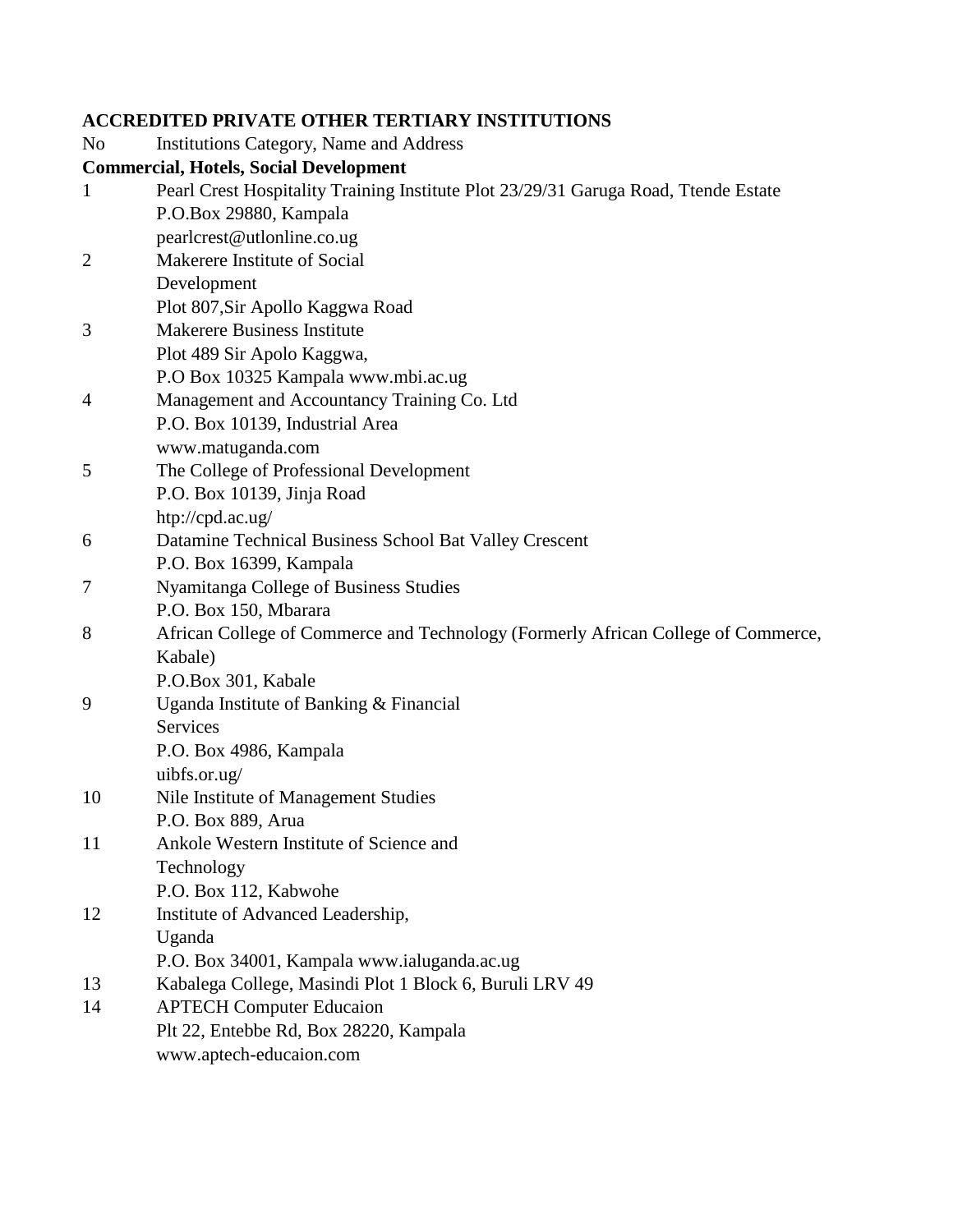| 15 | Mbarara Institute for Social                                                            |
|----|-----------------------------------------------------------------------------------------|
|    | Development                                                                             |
|    | P.o Box 793 Mbarara 590 Kasese Uganda Tel: 0755427388                                   |
|    | Email:mbararaInstitute@yahoo.com Webesite:htp//:mbararaInstitute.blogspot.com           |
| 16 | Zenith Business College                                                                 |
|    | P.O. Box 27736 Nasser Rd, Kampala, Uganda www.zenithbusinesscollege.com                 |
| 17 | Makerere Business Training Centre Plot 1102, Kubiri, Bombo Rd                           |
| 18 | Jimmy Sekasi Business Institute Plt 4925 Bck No 244 Kabalalgala-Muzaana Zone            |
|    | htp://jimmysekasiInstitute.com/                                                         |
| 19 | Kampala Internaional College                                                            |
|    | Plot 3 Rubaga Rd, Box 28321, Kampala                                                    |
| 20 | <b>UMCAT School of Journalism and Mass</b>                                              |
|    | Communicaion                                                                            |
|    | Block 10, Plt 171 Mufunya Rd,                                                           |
|    | Namirembe-Bakuli P.O.Box 34939 Kampala htp://umcat.co.ug/                               |
| 21 | Buganda Royal Institute of Business & Technical Training Educaion                       |
|    | Mengo Hill-KLa                                                                          |
|    | Box 29599, Kampala                                                                      |
|    | Email: registrar@bribte.com htp://www.bribte.com/                                       |
| 22 | Global Professional Soluions Colline Hse, Pilkington Rd, Kampala Box 7014 Kampala       |
|    | www.gps-hq.com                                                                          |
| 23 | Islamic Call University College                                                         |
|    | Plot 23/25 Old Kampala                                                                  |
| 24 | <b>YWCA Vocaional Training Institute</b>                                                |
|    | 1 & 3 George Street 2108, Kampala                                                       |
|    | P.O Box 2108, Kampala www.ywcaic.info/apvoctrn.htm<br>Rukungiri Institute of Management |
| 25 | P.O. Box 88, Rukungiri                                                                  |
| 26 | East African Institute of Management                                                    |
|    | Science                                                                                 |
|    | P.O Box 701 Gulu                                                                        |
| 27 | Fountainhead Institute of Management                                                    |
|    | & Technology (FIMAT)                                                                    |
|    | P.O. Box 973, Lira                                                                      |
| 28 | Al-Mustafa Islamic College Plot 5, Luthuli drive, Bugolobi P.O.Box 26175 Kampala        |
|    | Email: info @aiuc.ac.ug                                                                 |
|    | Tel: +256414500078                                                                      |
|    | www.aiuc.ac.ug                                                                          |
| 29 | World Wide Training College P.O.Box 37120,                                              |
|    | Kampala, Uganda                                                                         |
| 30 | <b>Gulu Institute of Health Sciences</b>                                                |
|    | P.O. Box 430 Gulu                                                                       |
|    | htp://guluihs.com                                                                       |
|    |                                                                                         |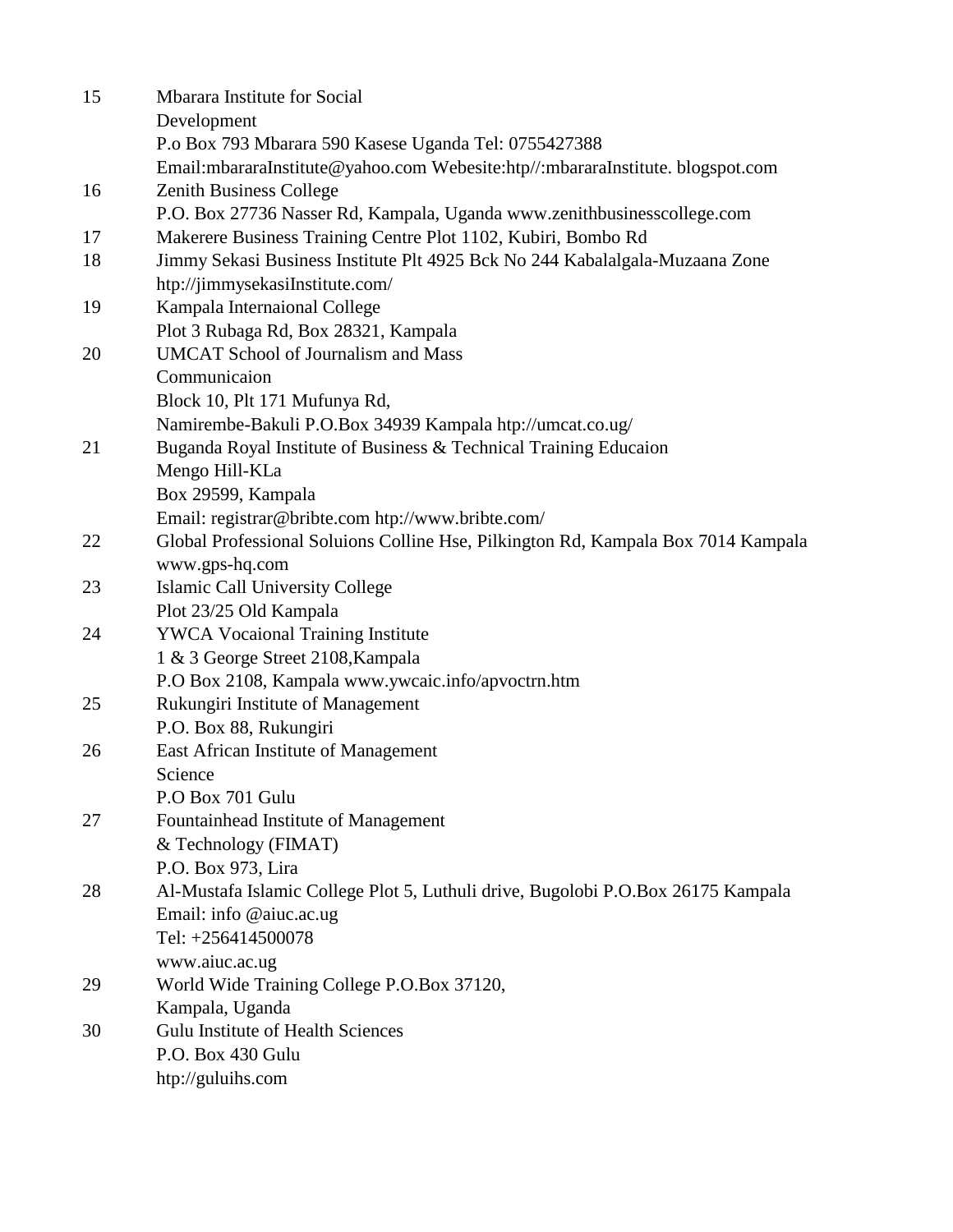| 31 | <b>East African Professional Counseling</b>                                          |
|----|--------------------------------------------------------------------------------------|
|    | Institute                                                                            |
|    | Plot 771, Angi House, Makindye Division                                              |
| 32 | Uganda Chrisian Institute for Professional Development Plot 36-40, Agwata Road       |
|    | P.O. Box 254, Lira.                                                                  |
| 33 | Caritas Counseling and Training Institute Obiya East, Lacor Road, Bar Dege Division, |
|    | P.O. Box 261, Gulu                                                                   |
|    | Email: counsellingprogram@gmail.com                                                  |
| 34 | Uganda Catholic Management and                                                       |
|    | <b>Training Institute</b>                                                            |
|    | Plots 1123, 409, 502, 503 and 809,                                                   |
|    | Rubaga                                                                               |
|    | P.O. Box 14267, Kampala.                                                             |
| 35 | Makerere College of Business and Computer Studies                                    |
|    | Block 5, Plot 342 Kagyera, Nothern Ward A                                            |
|    | P.O.Box 153, Rukungiri                                                               |
| 36 | VTECH Academy (Formerly BCI-Wrox                                                     |
|    | Academy)                                                                             |
|    | Plot 54, Kampala Road, Damanico Building                                             |
|    | P.O. Box 30902, Kampala                                                              |
| 37 | Makerere Metropolitan                                                                |
|    | Plot 439, Sir Apollo Kagwa road,                                                     |
|    | 40m ater Makerere hill road juncion, Opposite Makerere university play ground        |
|    | P.O. Box 11538, Kampala                                                              |
|    | E-mail: makereremetropolitan@yahoo.                                                  |
|    | co.uk                                                                                |
|    | Website: www.mmmi.ac.ug                                                              |
| 38 | <b>Engineering Management and</b>                                                    |
|    | Innovaion Institute (EMI)                                                            |
|    | Plot 2069 Kasokoso Road, Kireka, Kampala, P.O. Box 23545 Kampala info@emi.ac.ug      |
|    | www.emi.ac.ug                                                                        |
| 39 | Monaco Institute of Business and                                                     |
|    | <b>Computer Science</b>                                                              |
|    | Plot 595/15, Mbogo Road Kibuli,                                                      |
|    | P.O Box 26409 Kampala-Uganda                                                         |
|    | Email: info@monaco-technology.com / Website: www.monaco-technology.com               |
| 40 | Nile Vocaional Institute Plot 89-101 Buikwe Road P.O.Box 1829, Jinja -Njeru          |
|    | htp://nviuganda.org/                                                                 |
| 41 | <b>Axial Internaional College</b>                                                    |
|    | Plot 245, Tank Hill Rd, Muyenga                                                      |
|    | P.O. Box 245 Kampala                                                                 |
|    | www.axial.co.ug/                                                                     |
| 42 | <b>Alliance Vocaional School</b>                                                     |
|    | Kitwe Cell, Kyaruhanga ward Ibanda P.O.Box 32, Ibanda                                |
|    |                                                                                      |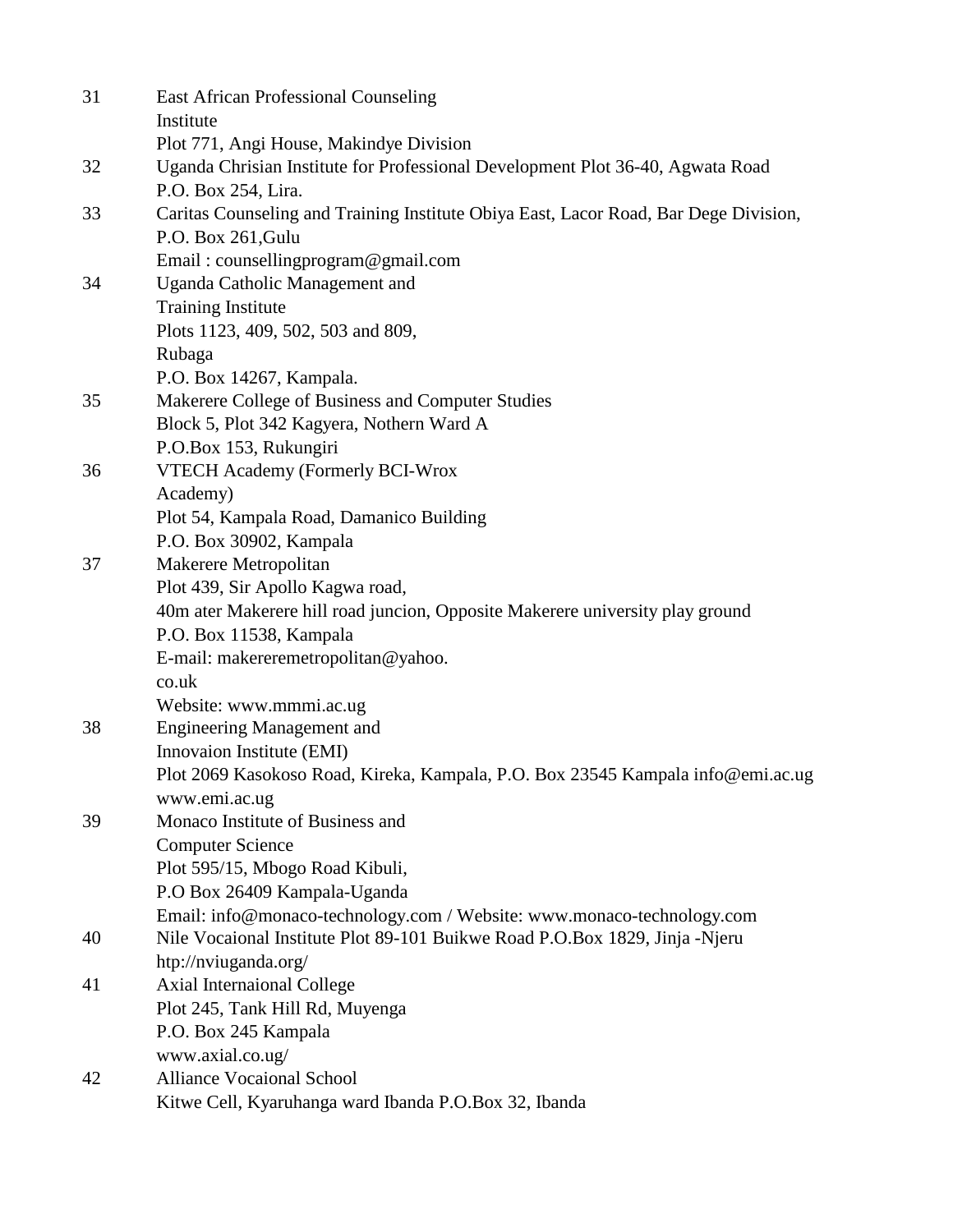| 43 | Namasuba College of Commerce P.O.Box 9813, Kampala<br>Email: ncc30@hotmail.com Tel: +256414272306 |
|----|---------------------------------------------------------------------------------------------------|
|    | www.namasubacollege.com                                                                           |
| 44 | Internaional Institute of Business and Media Studies (IBBMS)                                      |
|    | Jambula Zone, Bukesa Parish, Old Kampala                                                          |
|    | P.O.Box 30422, Kampala Email: iibmsu@yahoo.com www.iibms.educ.ug.com                              |
| 45 | Management Institute of Science & Technology (MIST)                                               |
|    | 3 Km Lira-Kitgum Road                                                                             |
|    | Tel: +256778639777, +256703311151                                                                 |
| 46 | East African School of Taxaion Conrad Plaza, Plot 22 Entebbe Road P.O.Box 34439,                  |
|    | Kampala                                                                                           |
| 47 | Africa Populaion Institute                                                                        |
|    | Plot 155, Block 5, Kyebando Road                                                                  |
|    | P.O.Box 10842, Kampala                                                                            |
| 48 | Meritorious Biz Tech College Ham Towers, 4th Floor P.O.Box 923, Kampala                           |
|    | Tel: $+256776235423$                                                                              |
| 49 | St Benedict Technical College Kisubi Kisubi 1 Km Of Entebbe Road P.O.Box 57 Kisubi                |
|    | Email: stbenedict012@yahoo.com Tel: 0793292790                                                    |
| 50 | Maganjo Institute of Career Educaion 10 Km Bombo Road, Box 12346, Kampala                         |
|    | Tel: 0414566960/0772415205                                                                        |
|    | htp://maganjoInstitute.com/                                                                       |
| 51 | Institute of Petroleum Studies, Kampala Tank Hill Road Muyenga-Kisugu                             |
|    | Tel: 0414695610/0781059885                                                                        |
|    | htp://ipsk.ac.ug/                                                                                 |
| 52 | Techno Brain U Ltd                                                                                |
|    | P.O Box: 33339 Kampala Telephone: +256-3122-63066 Fax: +256-4143-7078                             |
|    | E-mail:info.uganda@technobrainltd.                                                                |
|    | com                                                                                               |
|    | Website: www.technobrainltd.com                                                                   |
| 53 | Sai Pali Institute of Technology &                                                                |
|    | Management                                                                                        |
|    | Box number: 75252, Kampala                                                                        |
|    | Tel:+256-414-257534 Mob: 0754511990                                                               |
|    | Fax number: +256-414257534                                                                        |
|    | E-mail:amit@saipaligroup.com Website:www.saipaligroup.com                                         |
| 54 | Luigi Guissani Institute of Higher Educaion                                                       |
|    | Sentamu Jagenda Road Plot 828-829, Luzira                                                         |
|    | P.O. Box 40390, Kampala Phone: +256 0414 222513-7 Fax: +256 0414 222510                           |
| 55 | Development Studies Centre. Plot 140A - 148A Bulemba Road, Mbarara Municipality                   |
|    | P.O. Box 208 Mbarara                                                                              |
|    | Tel: Mobile: 0772-665458                                                                          |
|    | E-mail: aidts2005@yahoo.co.uk                                                                     |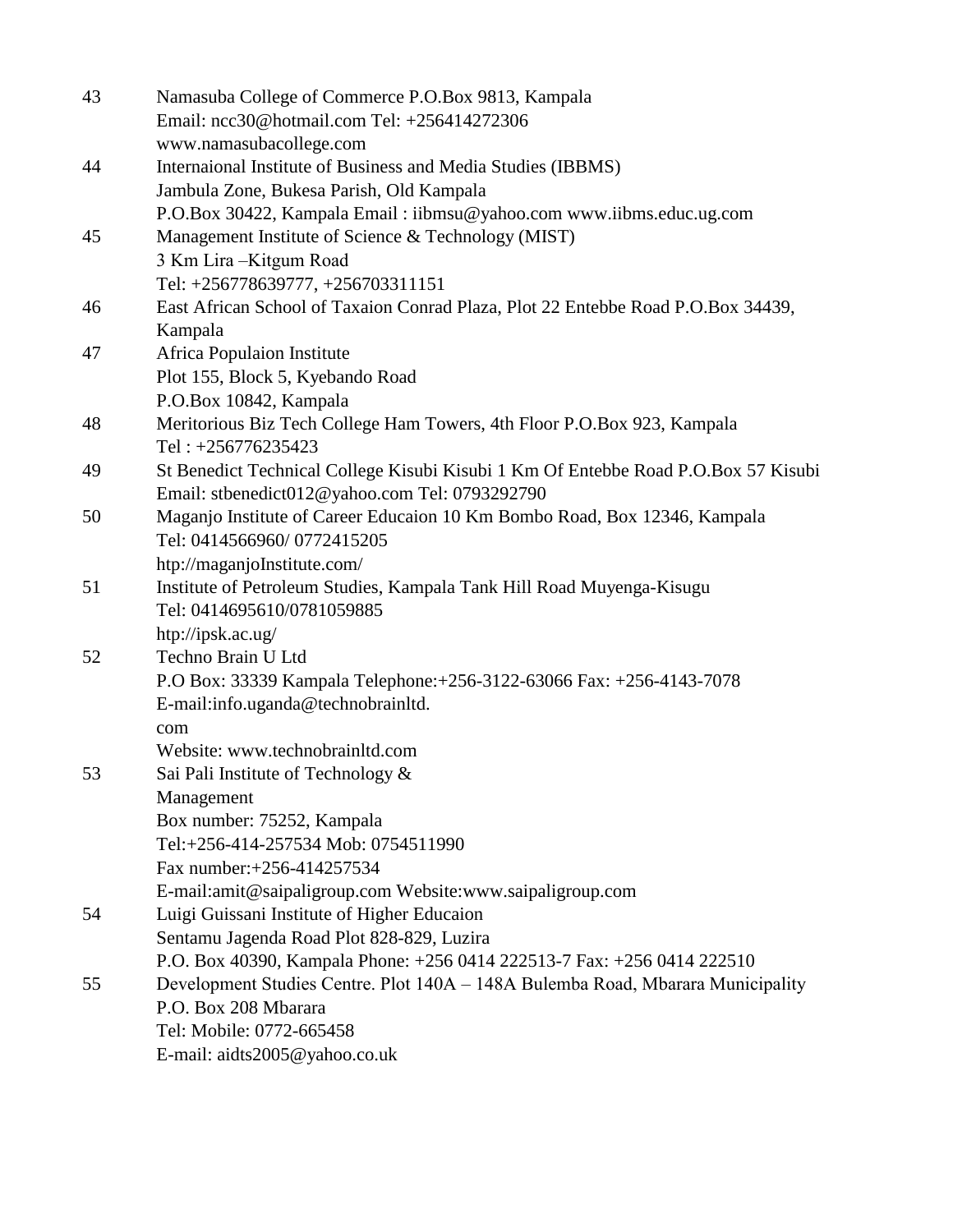| 56 | African Ark College of Management Sciences (AACMS).                  |
|----|----------------------------------------------------------------------|
|    | P.O. Box 590, Kasese,                                                |
|    | Tel:+256-756-987602/                                                 |
|    | $+256 - 7772 - 567567/$                                              |
|    | 0756-987602/0774-155007 E-mail:                                      |
|    | africanarkeasternuniversity@gmail.com                                |
| 57 | <b>Universal Virtual Content Academy</b>                             |
|    | P.O Box 22144, Kampala- Uganda Tel: +256414692359                    |
|    | Website: www.uvc.ug E-mail: info@uvc.ug                              |
| 58 | Institute of Accountants and Vocational School-Kyotera               |
|    | P.O.Box 249, Kyotera                                                 |
|    | Tel: +256787108535/ +256712005319                                    |
|    | Email: iavsinst@gmail.com                                            |
| 59 | Insurance Institute of Uganda                                        |
|    | P.O. Box 4184, Kampala                                               |
|    | Tel: 0414 577169; 0772 410211                                        |
|    | E-mail: info@iiu.ac.ug Website: www.iiu.ac.ug                        |
| 60 | Makland Institute of Business &                                      |
|    | Management                                                           |
|    | P.O. Box 29016 Kampala                                               |
|    | Tel: +256-414693612 +256-787018264                                   |
| 61 | Institute of Social Work & Community                                 |
|    | Development                                                          |
|    | Plot 689, Namirembe - Balintuma Road P.O.Box 9706, Kampala           |
|    | Tel: 0392961355                                                      |
| 62 | Salaama Vocaional Educaion Centre                                    |
|    | P. O. Box 88, Lyantonde, Tel:+256 790 911 662 Website:www.svec.ac.ug |
| 63 | Global Institute of Informaion                                       |
|    | Technology & Business                                                |
|    | 4th Floor, Haruna Plaza, Bwaise Road,                                |
|    | Kampala, Uganda,                                                     |
|    | Tel: +256 (0)712 945 602,                                            |
|    | $+256(0)702516354,$                                                  |
|    | Email: info@giit.org                                                 |
| 64 | Desiny Internaional Business Institute 2nd Floor, Bonaza building,   |
|    | Plot 437 Sir. Albert Cook Rd,                                        |
|    | Bakuli-Mengo, Kampala                                                |
|    | P.O. Box 1014, Kampala                                               |
| 65 | Institute of Management Science & Technology (IMSAT) Mbale           |
|    | P. O. Box 12 Mbale, Tel: (045) 443-6019                              |
| 66 | Management & Development Training (MDTC Lira)                        |
|    | PO Box 157 Lira,                                                     |
|    | Kichope Village, Ober Parish, Ojwina                                 |
|    | Division-Lira Municipality                                           |
|    |                                                                      |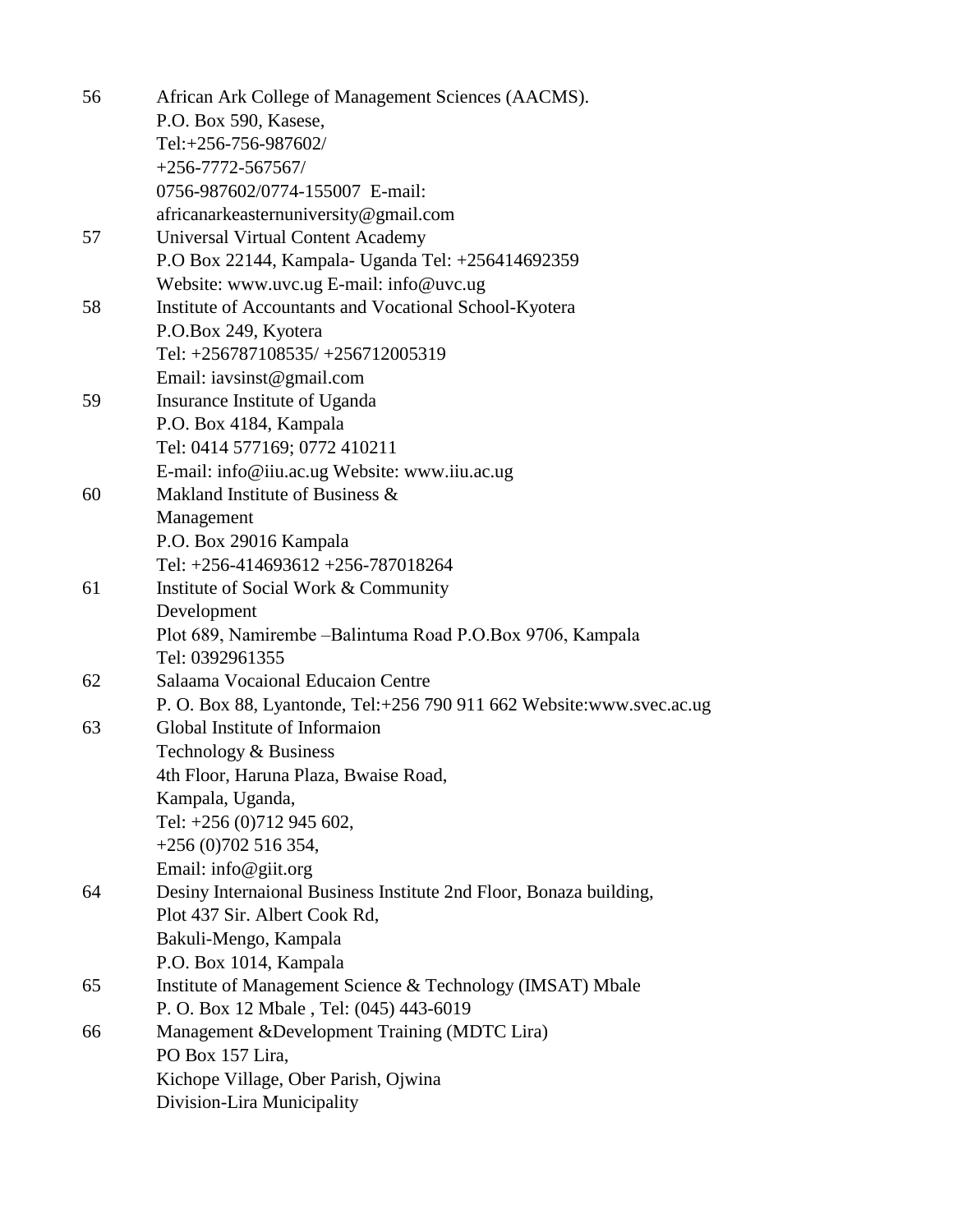| 67 | Human Technical & Business College Plot 7-13, Cecilia Ogwal Road, Cathedral Village, |
|----|--------------------------------------------------------------------------------------|
|    | Alito Camp Parish,                                                                   |
|    | Ojwina Division-Lira Municipality                                                    |
| 68 | Hopenet training Centre UEB Village, Church Road                                     |
|    | Mulago ward II, Kawempe Division                                                     |
|    | Kampala                                                                              |
| 69 | Labour College of East Africa (LCEA) Plot 227, Sir Albert Cook Road, Mengo- Kampala  |
| 70 | Kampala Institute of Vocaional Training & Business studies (KIVTBS) Makindye-        |
|    | Kizungu zone, Along Luwafu- Salama Road                                              |
|    | PO Box 12608, Kampala                                                                |
| 71 | Rubindi Vocaional Institute Rubindi Town Council Mbarara-Ibanda Road                 |
|    | P.O. Box 1243, Mbarara                                                               |
|    | Tel: 0772-652502/ 0704-6525027/ 0706-123956                                          |
|    | E-mail:rubindivocaionalinst@gmail.com                                                |
|    | <b>Bible/ Theological Colleges</b>                                                   |
| 1  | <b>Uganda Bapist Seminary</b>                                                        |
|    | P.O. Box 1310, Jinja                                                                 |

- www.ugandabapistseminary.org
- 2 Kampala Evangelical School of Theology Makerere Hill
- Plot 81/84/P.O.Box 16704, Kampala, Uganda
- 3 Uganda Bible Institute P.O. Box 4 Mbarara www.ugandabibleInstitute.org/
- 4 Uganda Martyrs Seminary, Namugongo P.O. Box 31149 Kampala
- 5 Michelangelo College of Creaive Arts
- P.O.Box 7, Kisubi www.mccak.com info@mccak.com
- 6 African Internaional Chrisian Ministry College of Science & Technology (AICM- CST) Formerly (African Internaional of Chrisian Ministry-Vocaional Training College) P.O.Box 459, Kabaale
- 7 Pentecostal Theological College, Mbale Box 149, Kampala
- 8 Reformed Theological College Bunamwaya, Box 11701, Kampala www.rtc.edu.au
- 9 African Chrisian Renewal College (Formerly Gaba Bible Institute) Buloba Mityana Road P.O. Box 35138, Kampala www.arccuganda.org
- 10 All Naions Theological College and Seminary
	- Bwerenga (near Lake Victoria), 5km of
	- Kawuku along Kampala–Entebbe
- 11 Vision for Africa Internaional Chrisian College
- Mukono District, 10 km of Mukono Kayunga Road. www.africanchrisiancollege.org 12 Glad Tidings Bible College Makerere Hill Road,
	- P. O. Box 2560, Kampala, Uganda. Email; gtbc@gladidingsbc.org Tel: +256-414 -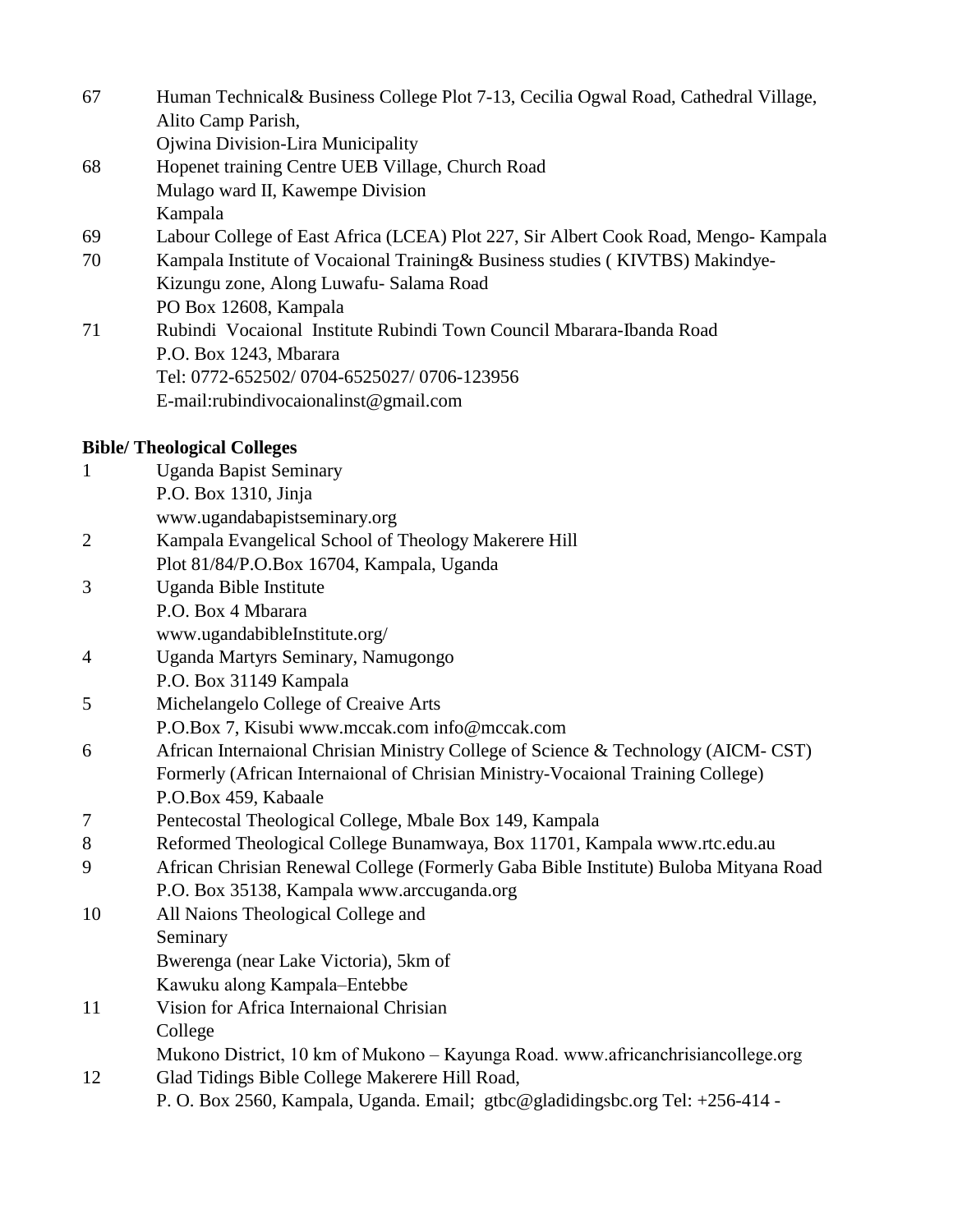- 13 Yesu Akwagala Bible College Postal Address: P.O. Box 4932, Kampala Email: yesuabc@gmail.com Tel: +256787108535/+256712995319
- 14 Global Theological Seminary Old Kakira Rd, Wairaka Kirra Jinja Tel: 0772453999 / 0775199609
- 15 Word of Life Africa Bible Institute Plot 4374, Lumuli Kitende-Of Entebbe Road in Wakiso District. P.O. Box 29899, Kampala. Tel: 0414-573328, Mob: 0753- 449342,0772610932,0782016669 E-mail: uganda@wol.org Website: www.woluganda.org 16 Covenant Bible Institute of Theology & Seminary P.O. Box 72 Mbale, Uganda

#### **Agricultural Colleges**

| Kyera Agricultural College |
|----------------------------|
| P.O. Box 1577 Mbarara      |

2 Mityana Agro-Vet Institute P.O Box 183 Mityana Tel: 0782841821/0772954662/0782 393889 E-mail: mityanaagroveInstitute@ gmail.com

#### **Colleges of Health Sciences**

| $\mathbf{1}$                | Lijif Internaional American Colleges of                     |
|-----------------------------|-------------------------------------------------------------|
|                             | <b>Health Sciences</b>                                      |
|                             | Plot 4344, Old Kiira Road, Ministers'                       |
|                             | Village, Ninda, Kampala Box Number: 234, Kampala            |
|                             | Tel: 0392962800/0776962800                                  |
|                             | Fax Number: 0414285994 Email: founder@lijif.org www.liau.co |
| $\mathcal{D}_{\mathcal{L}}$ | Kampala School of Health Sciences Plot 3, Rubaga Road,      |
|                             | Box 4551, Kampala                                           |
|                             | Tel: 0312100171/0700563464                                  |
| 3                           | Kabale Institute of Health Sciences                         |
|                             | Plot 6A Bunigo Rd Kabale                                    |
| $\overline{4}$              | Mildmay Uganda P.O.Box 24984, Entebbe www.mildmay.org       |

5 Medicare Health Professionals College Plot 975 Balintuma Rd, P.O Box 16476 , Kampala www.medicarecollege.com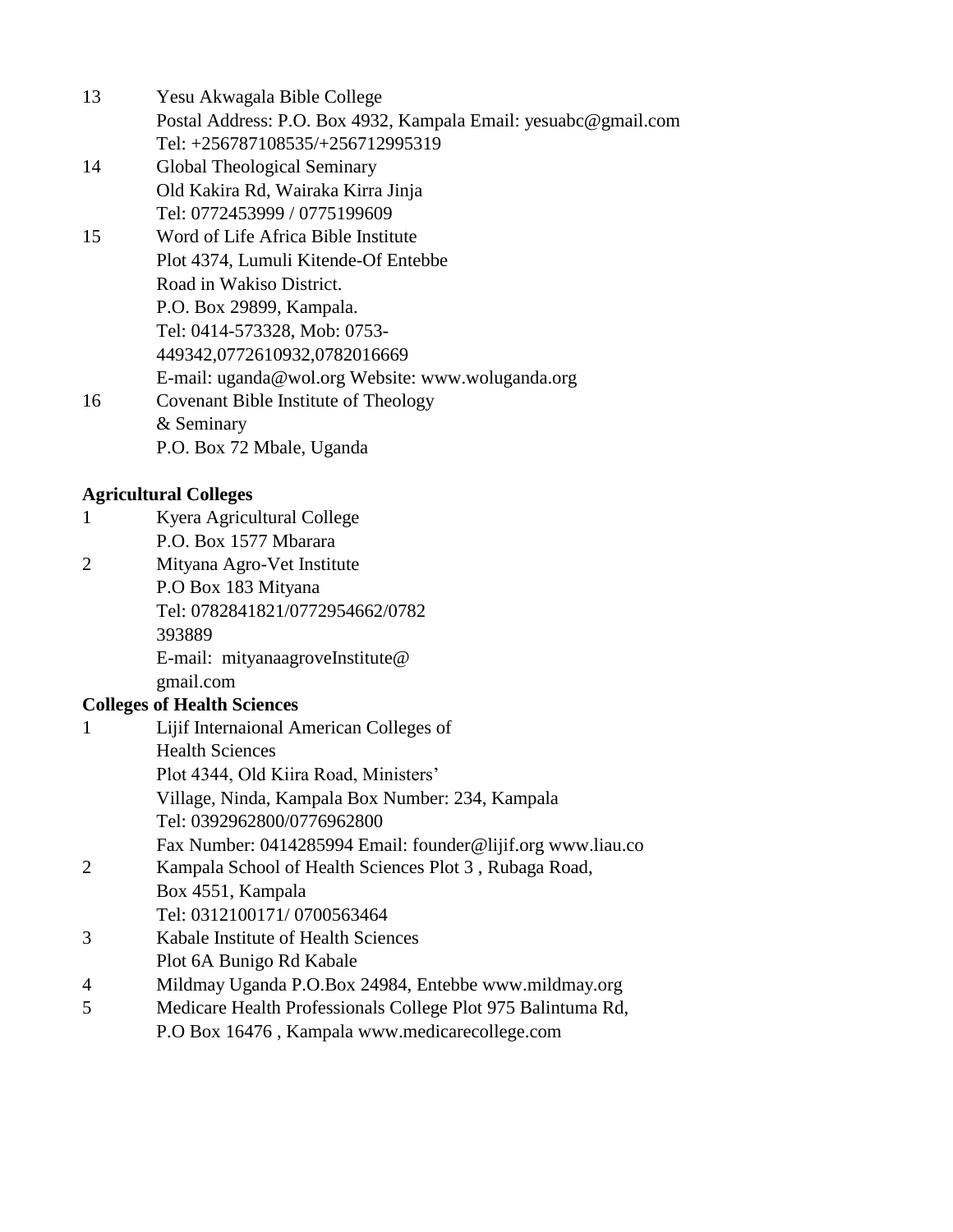6 Kampala Institute of Science & Technology P.O. Box 14274, Mengo Kampala. Tel: 0712-271264/0779-837314/0312- 612046 E-mail: kistsecretary@gmail.com

#### **Performing Arts, Music, and Design Colleges**

| 1 | Nagenda Internaional Academy of Art                                 |
|---|---------------------------------------------------------------------|
|   | and Design                                                          |
|   | P.O.Box 29341, Kampala                                              |
|   | htp://niaadacademy.com                                              |
|   | Michelangelo College of Creaive Arts                                |
|   | P.O.Box 7, Kisubi www.mccak.com info@mccak.com                      |
| 3 | Arfield Institute of Design                                         |
|   | Plot D Katalima Road, Naguru                                        |
|   | P.O. Box 22095, Kampala                                             |
|   | www.arfieldInstitute.com                                            |
| 4 | Africa Institute of Music                                           |
|   | Plot 2407 Bukasa close, Zone A, Muyenga,                            |
|   | P.O Box 23155, Kampala Uganda                                       |
|   | e-mail: africamusicmaria@gmail.com Telephone: 0312282589/0772577748 |

#### **Name**

#### **Agricultural Colleges, Fisheries, Forestry and Wildlife Institutions**

Bukalasa Agricultural College Arapai Agricultural College Fisheries Training Institute, Entebbe Nyabyeya Forestry College, Masindi Uganda Wildlife Training Institute, Kasese **Commercial, Hotels and Cooperatives Colleges** Uganda College of Commerce Aduku Uganda College of Commerce Kabale Uganda College of Commerce Pakwach Uganda College of Commerce Soroti Uganda College of Commerce Tororo Uganda Cooperative College Kigumba The Crested Crane Hotel and Tourism Training Centre Management Training and Advisory Centre Nsamizi Training Institute of Social Devt Makerere University Business School **Communication Technology** Uganda Institute of Information and Communications Technology **Medical Institutions**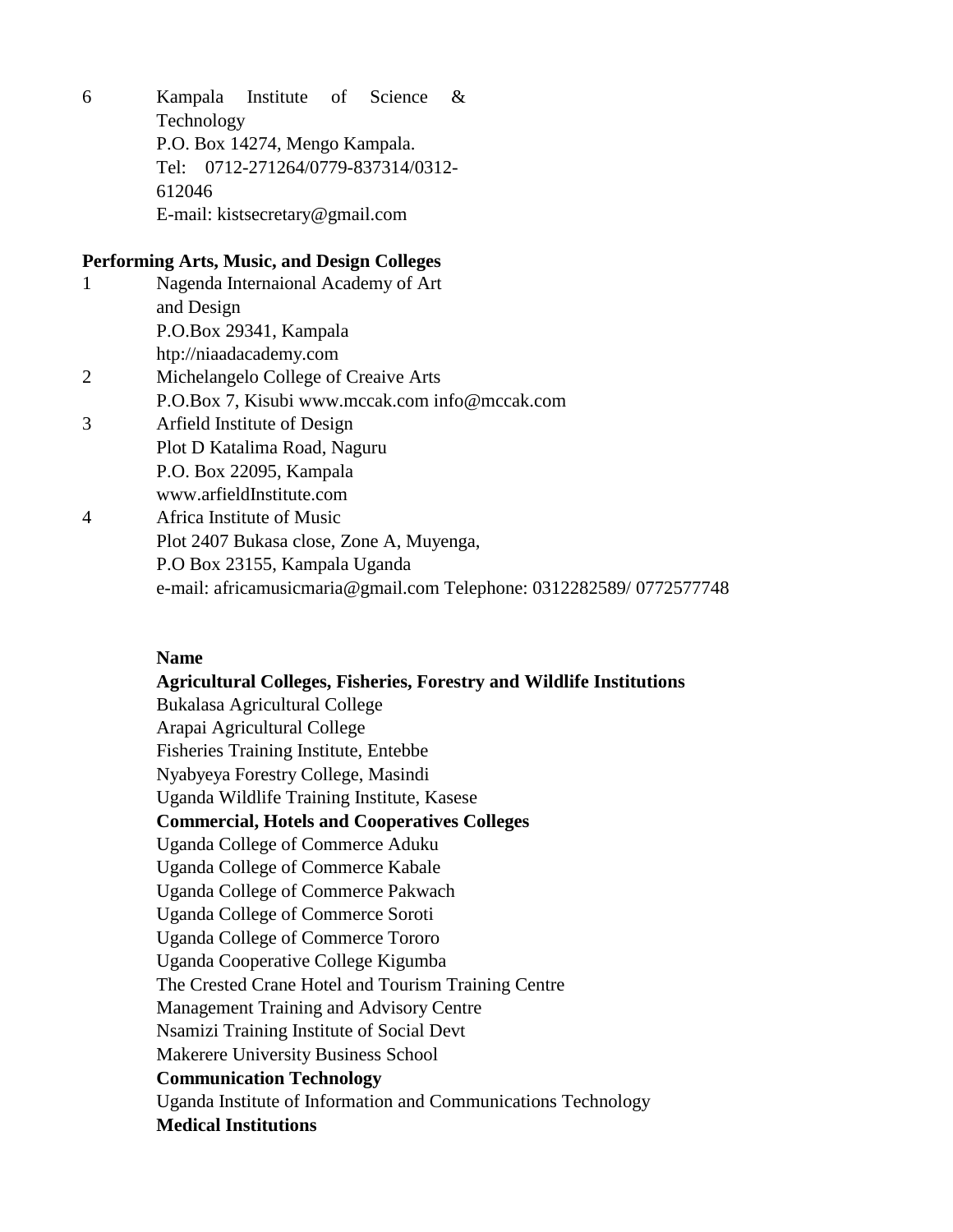School of Hygiene, Mbale School of Clinical Officers, Mbale School of Clinical Officers,Gulu School of Clinical Officers, Fortportal Medical Laboratory Technician's School, Jinja Butabika School of Psychiatric Clinical Officers Masaka School of Comprehensive Nursing Soroti School of Comprehensive Nursing Ophthalmic Clinical Officers Training School Health Tutors College Mulago Public Health Nurses' College Butabika Psychiatric Nursing School Mulago School of Nursing and Midwifery Jinja Nursing School Jinja School of Nursing and Midwifery Mulago School of Dispensing /Pharmacy Mulago School of Radiography Mulago School of Physiotherapy Mulago School of Occupational Therapy Mulago Medical Laboratory School Mulago Paramedical Training Schools **National Teachers College** National Teachers College, Mubende National Teachers College,Kaliro National Teachers College,Kabale National Teachers College,Unyama National Teachers College,Muni **Technical College, Meteorological and Survey Institutions** Uganda Technical College,Elgon Uganda Technical College,Lira Uganda Technical College, Bushenyi Uganda Technical College, Kicwamba Uganda Technical College, Kyema, Masindi National Meteorological Training School Institute of Survey and Land Management **Aeronautical** East African School of Aviation, Soroti

#### **Miltary Training Institutions**

Non-commissioned Officer academy Junior staff college, Jinja Senior Command and Staff college, Jinja Uganda Miltary Academy, Kabamba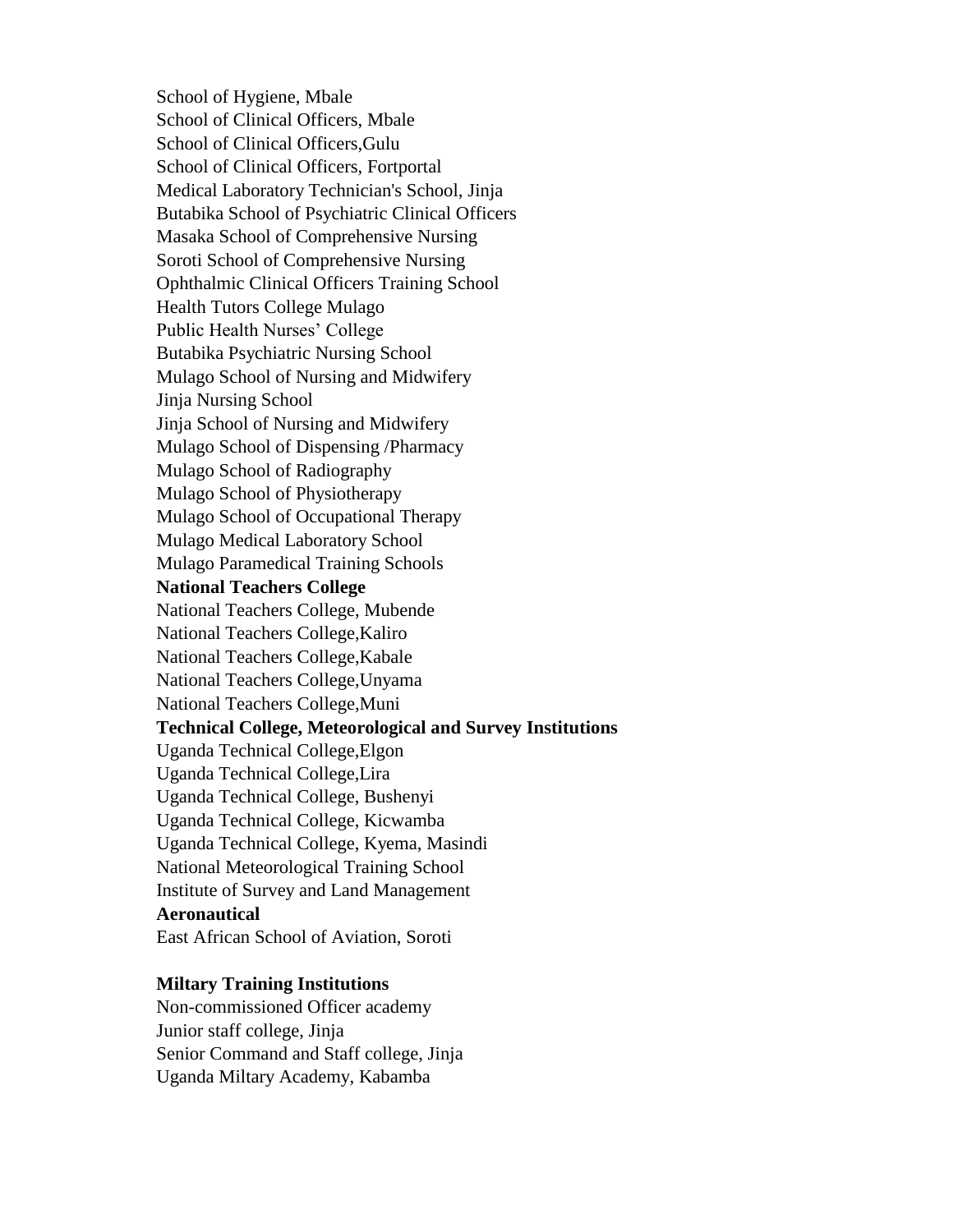| <b>District</b><br>Kampala | <b>Year of establishment</b><br>1922 |
|----------------------------|--------------------------------------|
| Mbarara                    | 1989                                 |
| Gulu<br>Kampala            | 2002<br>2002                         |
| <b>Busia</b>               | 2007                                 |
| Arua<br>Kabale             | 2013<br>2015                         |
| Lira                       | 2015                                 |
| Soroti                     | 2015                                 |

| District<br>Kampala | Year |
|---------------------|------|
|                     |      |
| Kampala             | 2009 |
| Kampala             | 2011 |
| Kampala             | 2011 |
| Kampala             | 2011 |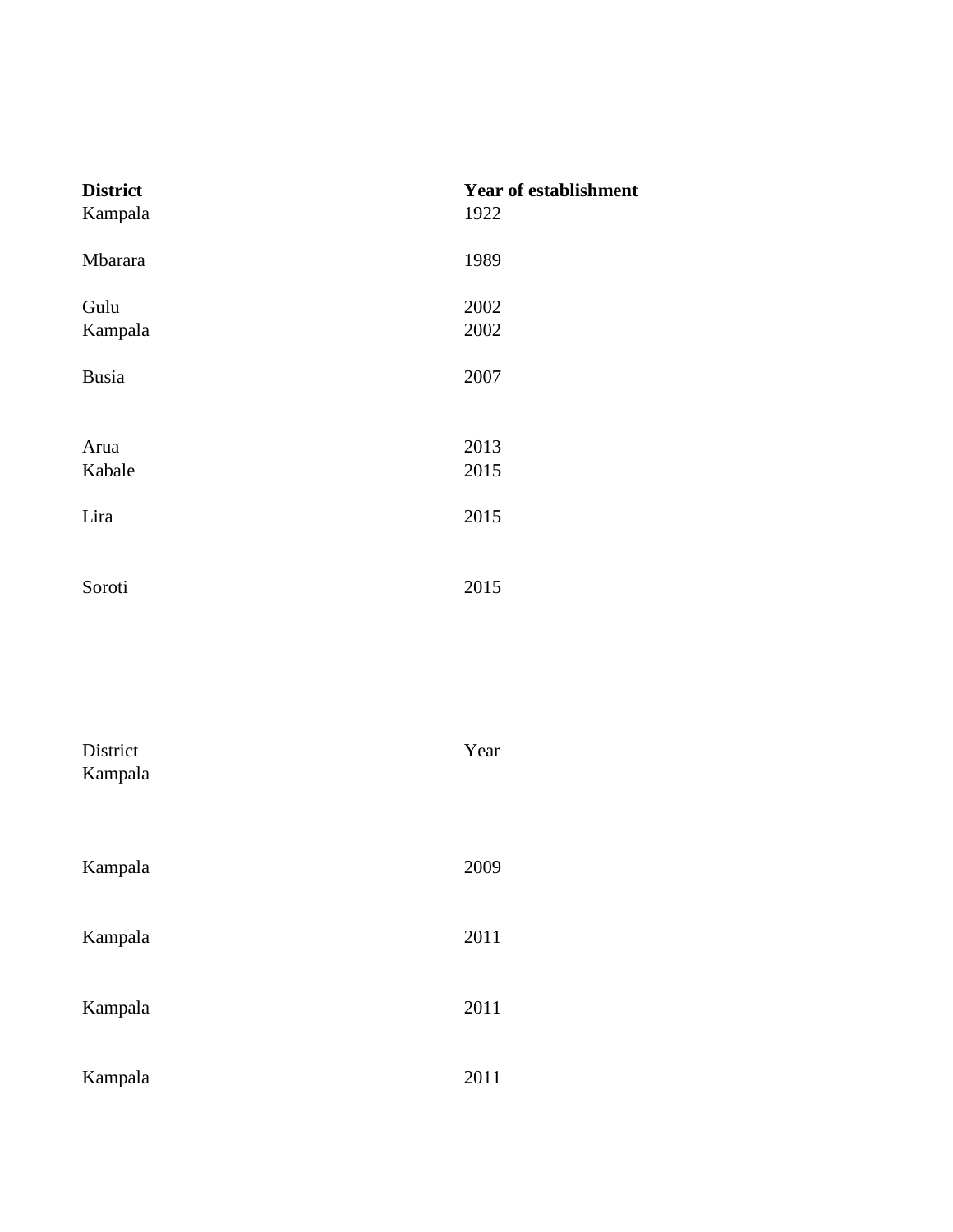| Kampala             | 2011         |
|---------------------|--------------|
| Kampala             | 2011         |
| Kampala             | 2011         |
| Kampala             | 2011         |
| Kampala             | 2011         |
| District<br>Kampala | Year<br>1969 |
| Mbarara             | 2015         |
| District<br>Mbale   | Year<br>1998 |
| District<br>Luwero  | Year<br>1992 |
| Mpigi               | 1993         |
| Luwero              | 1994         |
| Wakiso              | 1999         |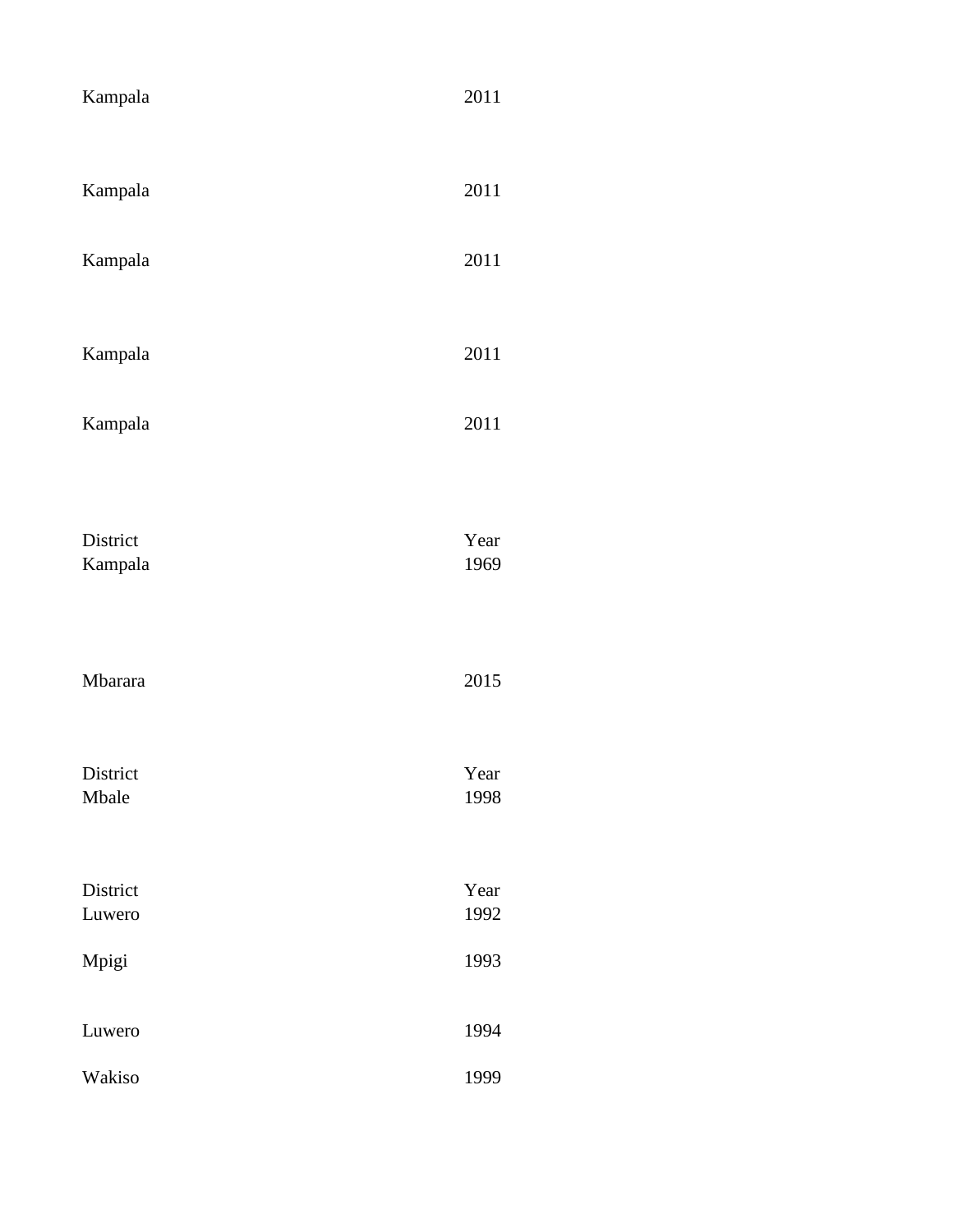| Mukono              | 1997         |
|---------------------|--------------|
| Kampala             | 2001         |
| Mbarara             | 2006         |
| District<br>Kampala | Year<br>2000 |
| Kabarole            | 2015         |
| Iganga              | 1999         |
| Kampala             | 2001         |
| Kumi                | 2004         |
| Wakiso              | 2005         |
| Kabarole            | 2005         |
| Kampala             | 2007         |
| Kampala             | 2007         |
| Lira                | 2008         |
| Kampala             | 2008         |
| Kibaale<br>Mbale    | 2011<br>2011 |
| Kampala             | 2008         |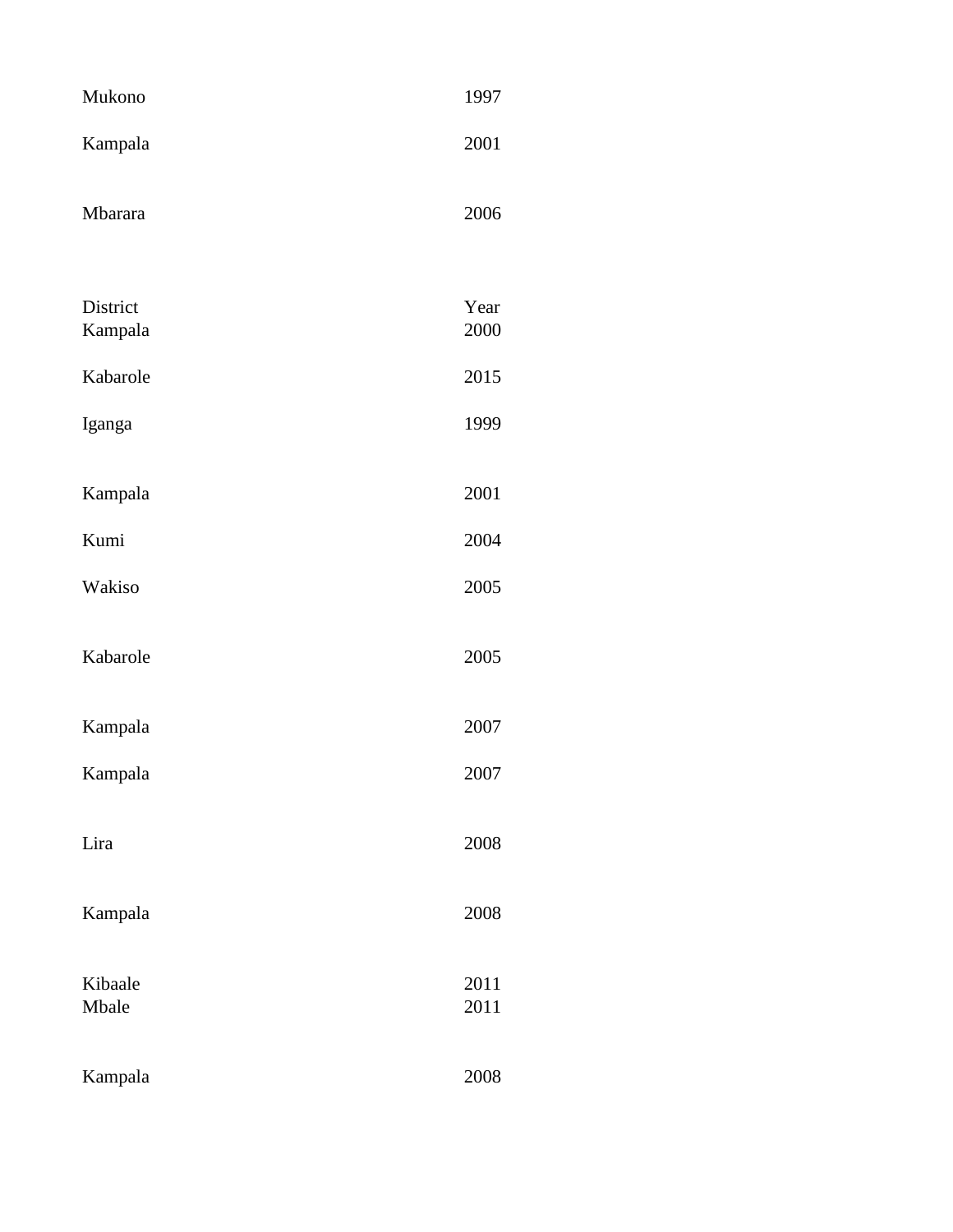| Kampala              | 2010 |
|----------------------|------|
| Kampala              | 2010 |
|                      |      |
| Kampala              | 2011 |
| Kampala              | 2011 |
| Kampala              | 2013 |
| Buloba- Mityana Road | 2013 |
| Jinja                | 2013 |
| Ibanda               | 2014 |
|                      |      |
| Kampala              | 2015 |
| Wakiso               | 2015 |
| Bushenyi             | 2015 |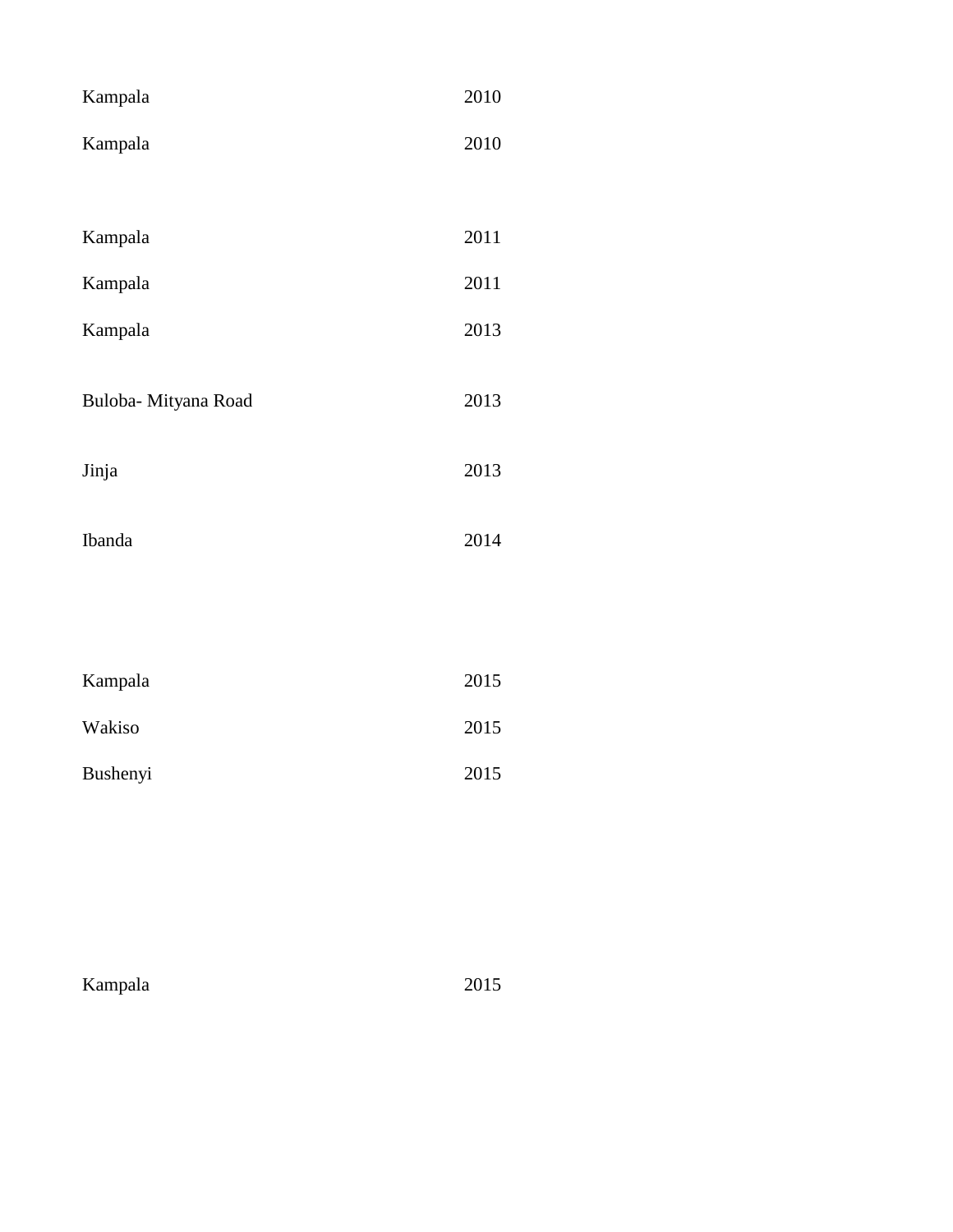| Kampala  | 2015     |
|----------|----------|
|          |          |
|          |          |
|          |          |
|          |          |
|          | 2015     |
| Kampala  | 2015     |
|          |          |
|          |          |
|          |          |
| District | Year     |
| Kabale   | 2006     |
|          |          |
| District | Year     |
| Ishaka   | 2004     |
| Arua     | 2009     |
|          |          |
| Kampala  | 2014     |
|          |          |
|          |          |
|          |          |
| Mbale    | $2015\,$ |
|          |          |
|          |          |
|          |          |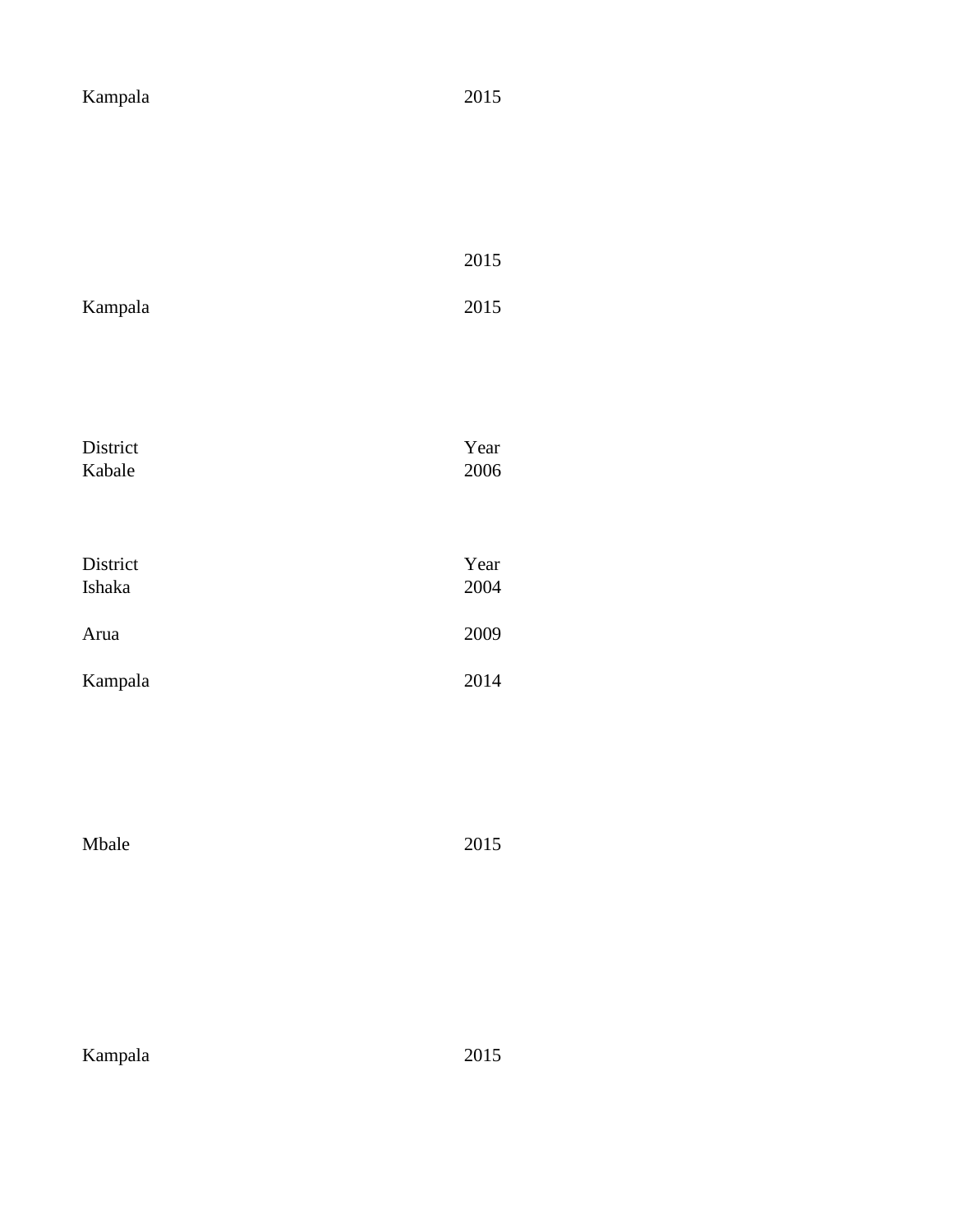| District<br>Kampala | Year<br>2013 |
|---------------------|--------------|
| Kampala             | 2013         |
| Kampala             | 2014         |
| Kampala             | 2014         |
|                     |              |
| Kampala             | 2014         |
| Kampala             | 2014         |
| Kampala             | 2014         |
| District<br>Mpigi   | Year<br>2014 |
| Hioma               | 2014         |
| Wakiso              | 2014         |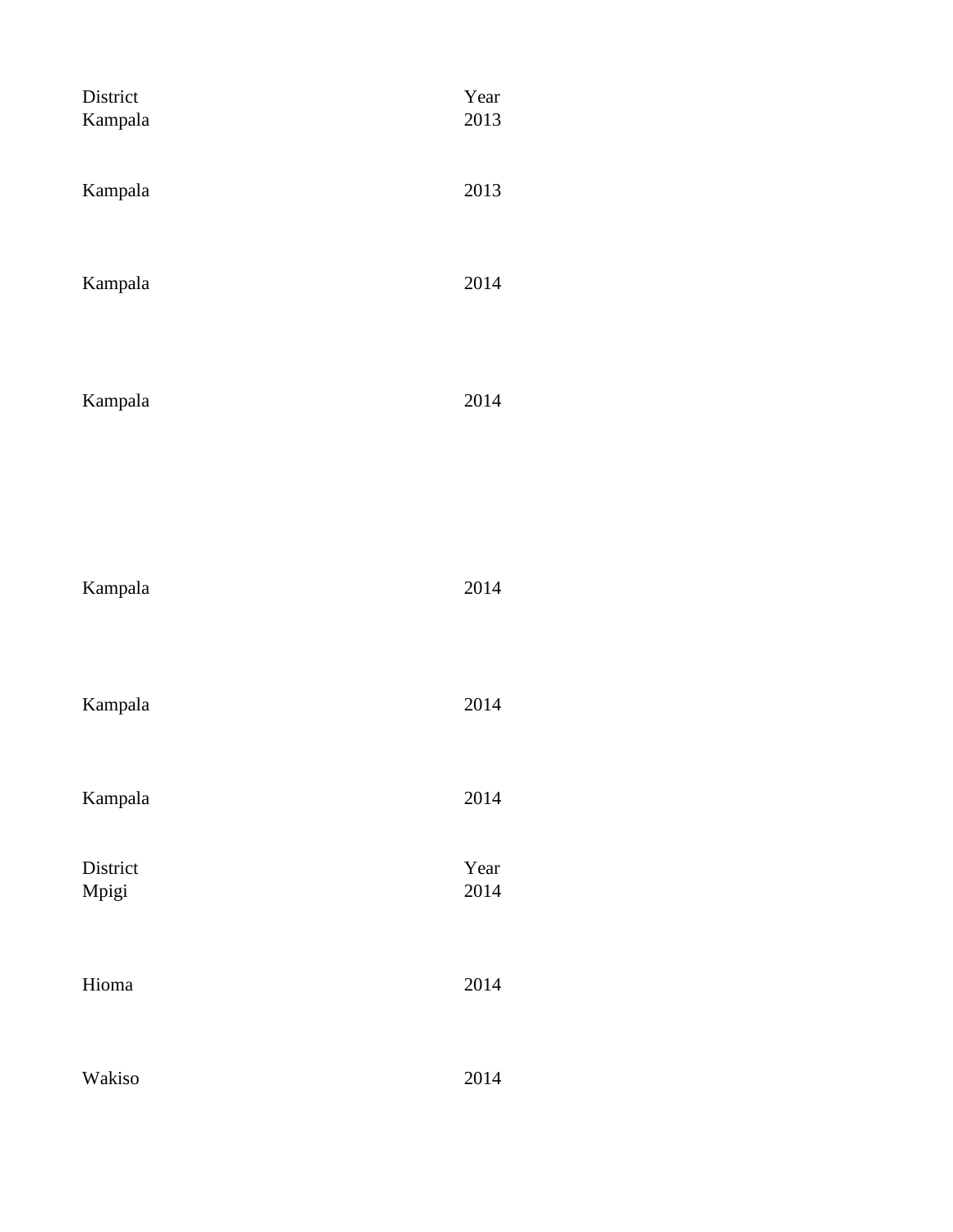| District           | Year         |
|--------------------|--------------|
| Kampala            | 2004         |
| Kampala            | 2006         |
| Kampala            | 2006         |
| Kampala            | 2006         |
| Kampala            | 2007         |
| Kampala            | 2007         |
| Mbarara            | 2007         |
| Kabale             | 2007         |
| Kampala            | 2008         |
| Arua               | 2008         |
| Shema              | 2008         |
| Kampala            | 2008         |
| Masindi<br>Kampala | 2008<br>2010 |
|                    |              |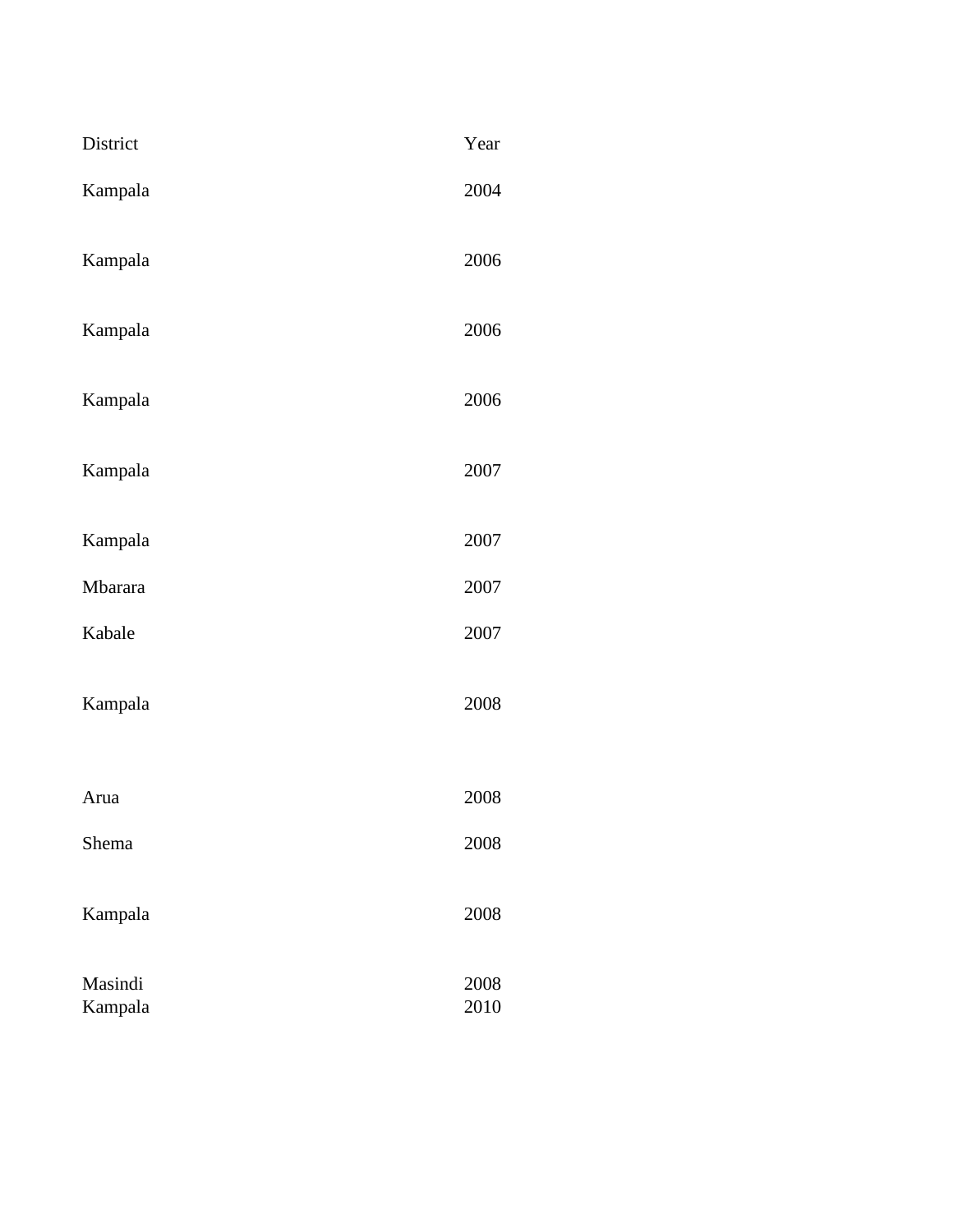| Mbarara   | 2010 |
|-----------|------|
|           |      |
| Kampala   | 2010 |
| Kampala   | 2011 |
| Kampala   | 2011 |
| Kampala   | 2011 |
| Kampala   | 2011 |
|           |      |
| Kampala   | 2011 |
|           |      |
| Kampala   | 2011 |
| Kampala   | 2011 |
| Kampala   | 2011 |
|           |      |
| Rukungiri | 2012 |
| Gulu      | 2012 |
|           |      |
| Lira      | 2012 |
| Kampala   | 2012 |
|           |      |
| Kampala   | 2012 |
| Gulu      | 2012 |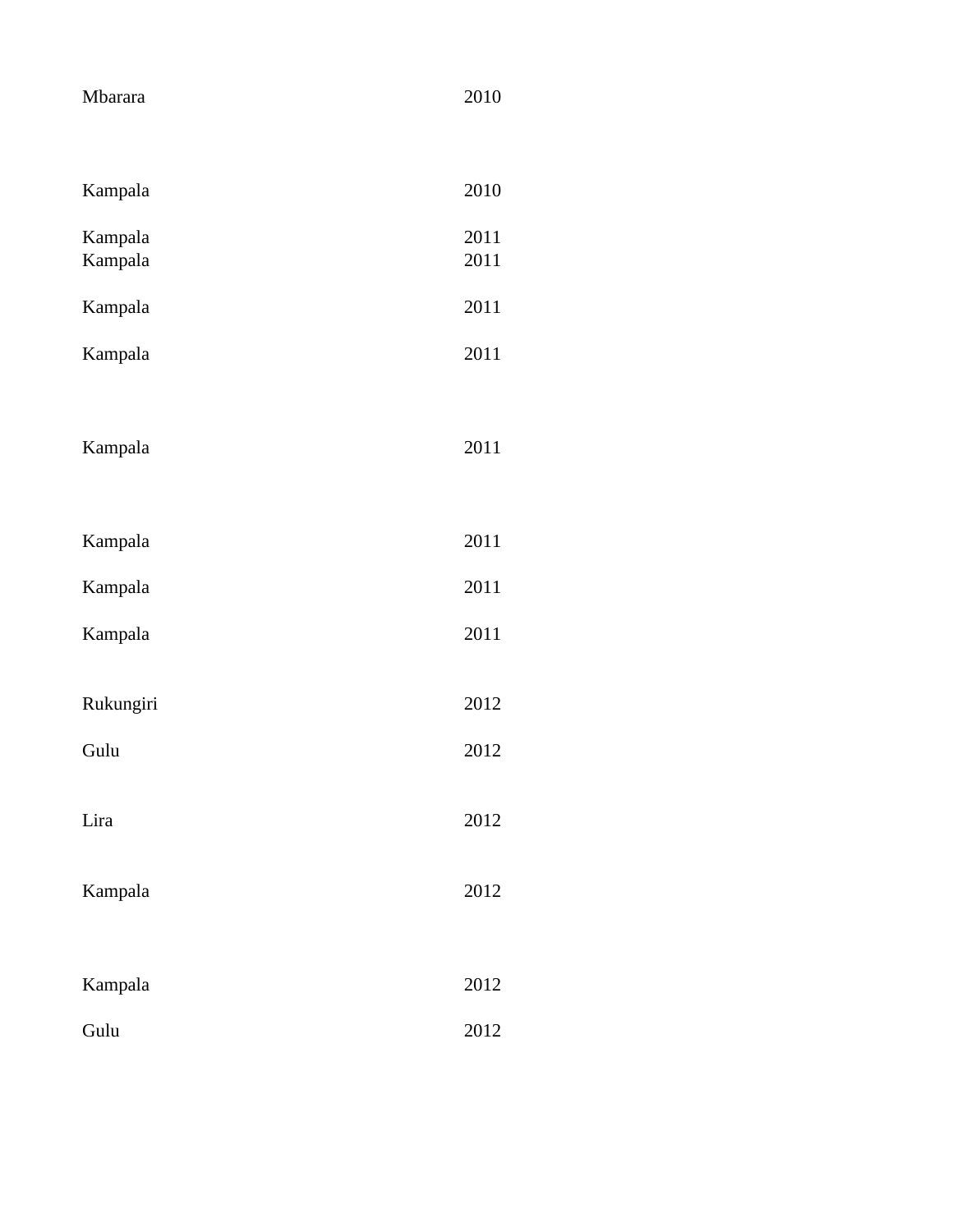| Kampala   | 2013 |
|-----------|------|
| Lira      | 2013 |
| Gulu      | 2013 |
| Kampala   | 2013 |
|           |      |
| Rukungiri | 2013 |
| Kampala   | 2013 |
| Kampala   | 2013 |
|           |      |
| Kampala   | 2013 |
| Kampala   | 2013 |
|           |      |
| Jinja     | 2013 |
| Kampala   | 2013 |
|           |      |
| Ibanda    | 2013 |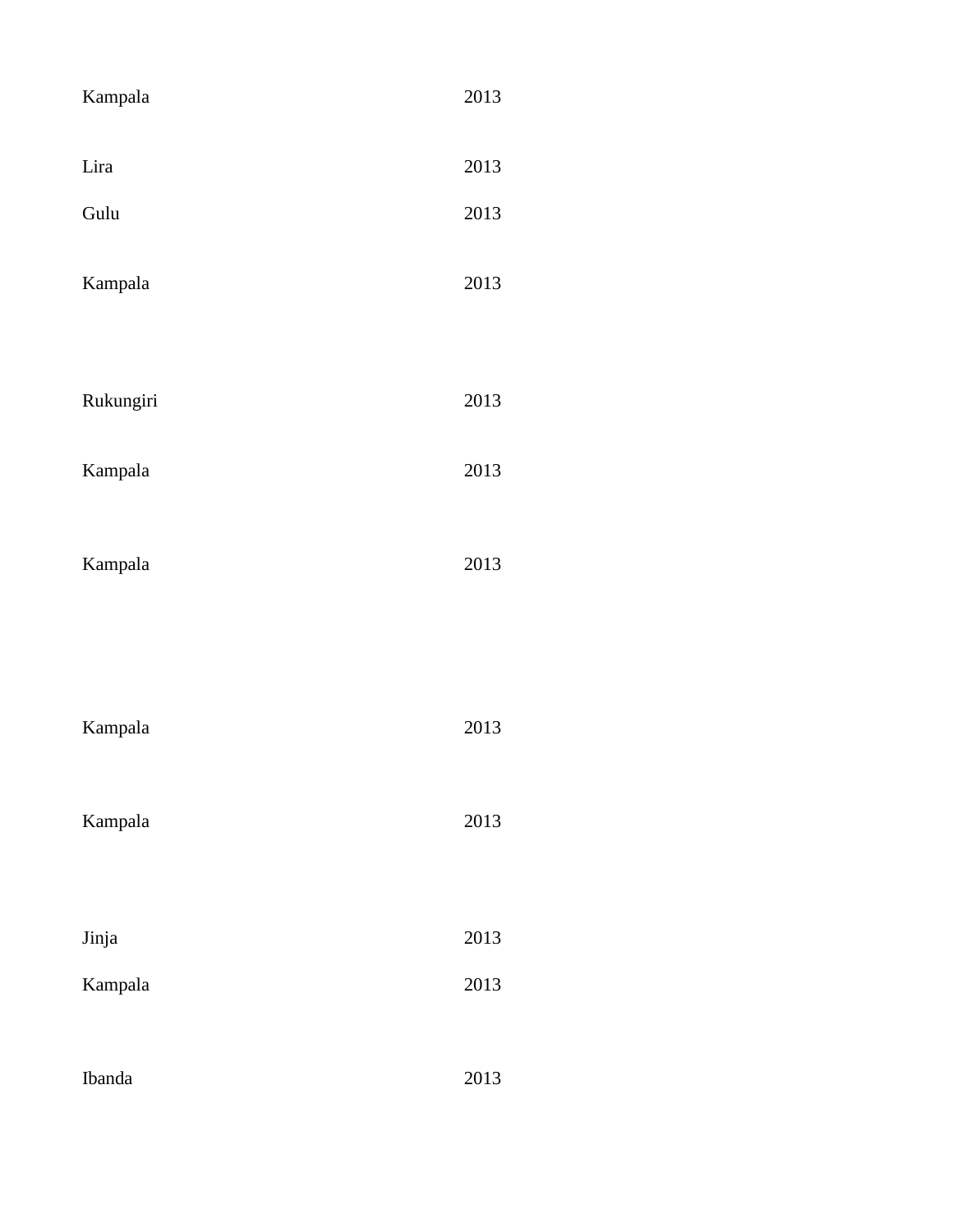| Kampala | 2013 |
|---------|------|
| Kampala | 2013 |
| Lira    | 2013 |
| Kampala | 2013 |
| Kampala | 2013 |
| Kampala | 2013 |
| Entebbe | 2014 |
| Wakiso  | 2014 |
|         |      |
| Kampala | 2014 |
| Kampala | 2014 |
| Kampala | 2014 |
| Kampala | 2014 |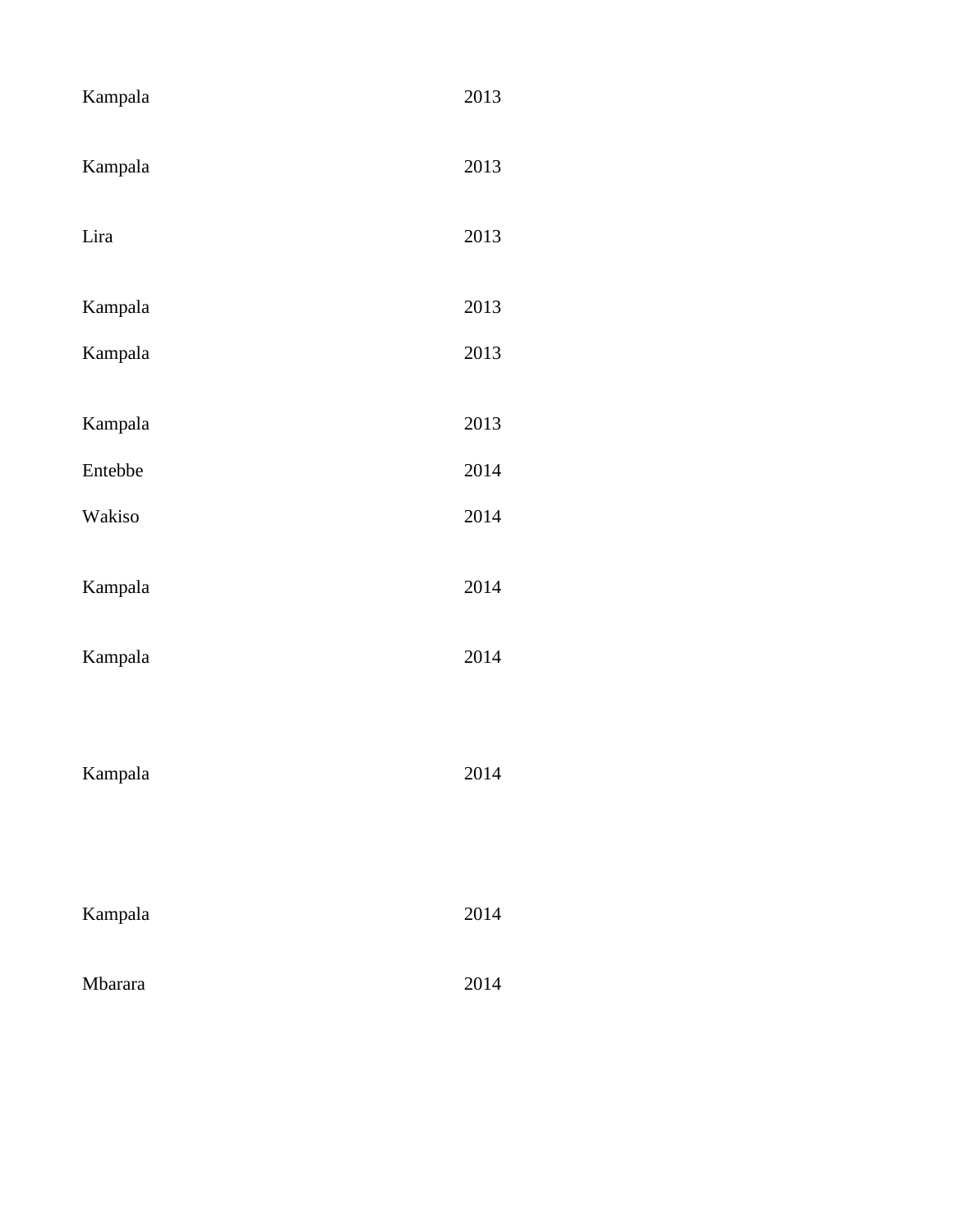| Kasese    | 2014 |
|-----------|------|
| Kampala   | 2014 |
| Rakai     | 2014 |
| Kampala   | 2014 |
| Kampala   | 2014 |
| Kampala   | 2015 |
| Kampala   | 2015 |
| Lyantonde | 2015 |
|           |      |
| Kampala   | 2015 |
| Kampala   | 2015 |
| Mbale     | 2015 |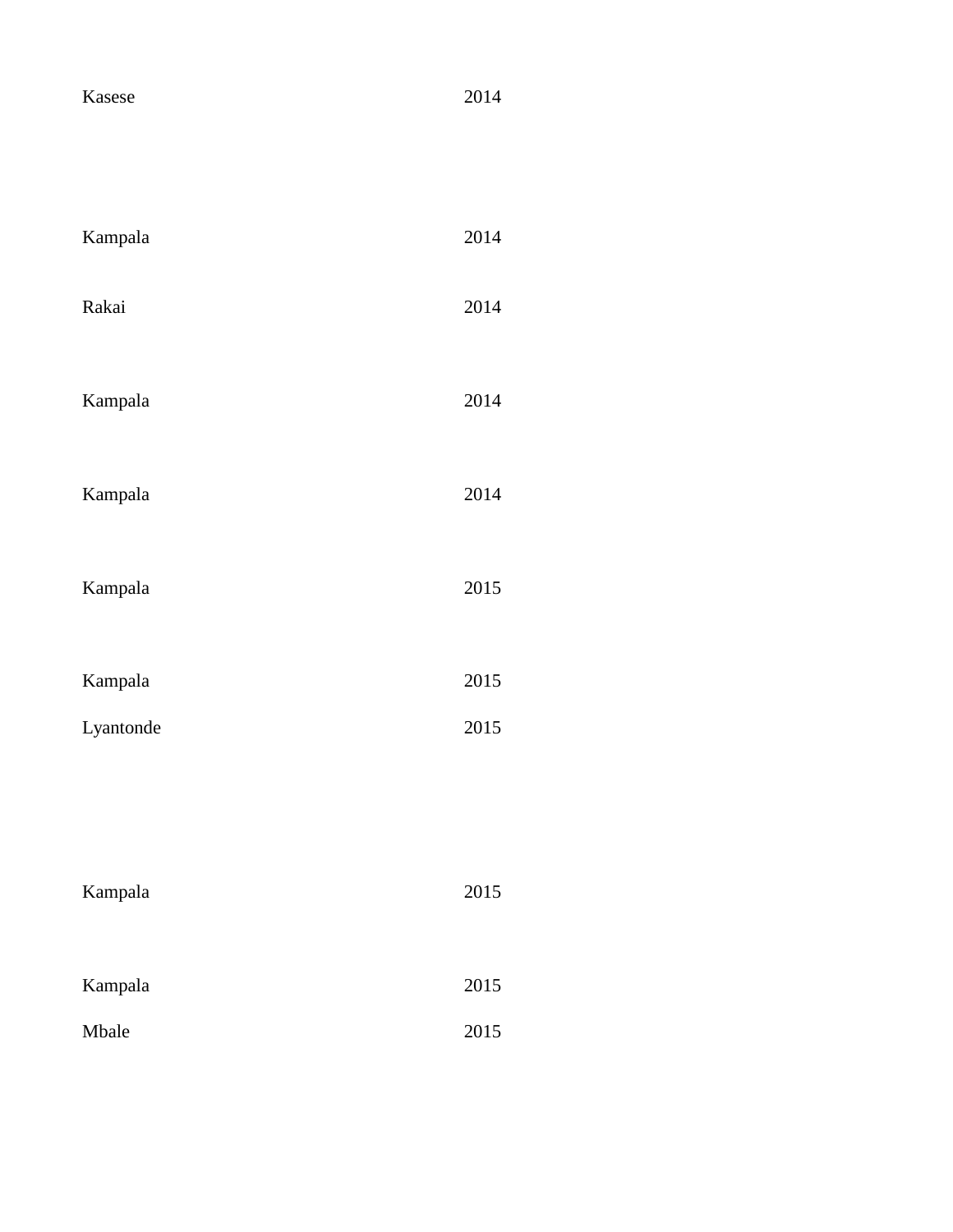| Lira                                 | 2015                         |
|--------------------------------------|------------------------------|
| Kampala                              | 2015                         |
| Kampala<br>Kampala                   | 2015<br>2015                 |
| Mbarara                              | 2015                         |
|                                      |                              |
| Jinja                                | 2006                         |
| Kampala                              | 2006                         |
| Mbarara                              | 2008                         |
| Kampala                              | 2008                         |
| Kampala                              | 2008                         |
| Kabale                               | 2011                         |
| Mbale<br>Wakiso<br>Kampala<br>Wakiso | 2011<br>2011<br>2011<br>2012 |
| Mukono                               | 2012                         |
| Kampala                              | 2014                         |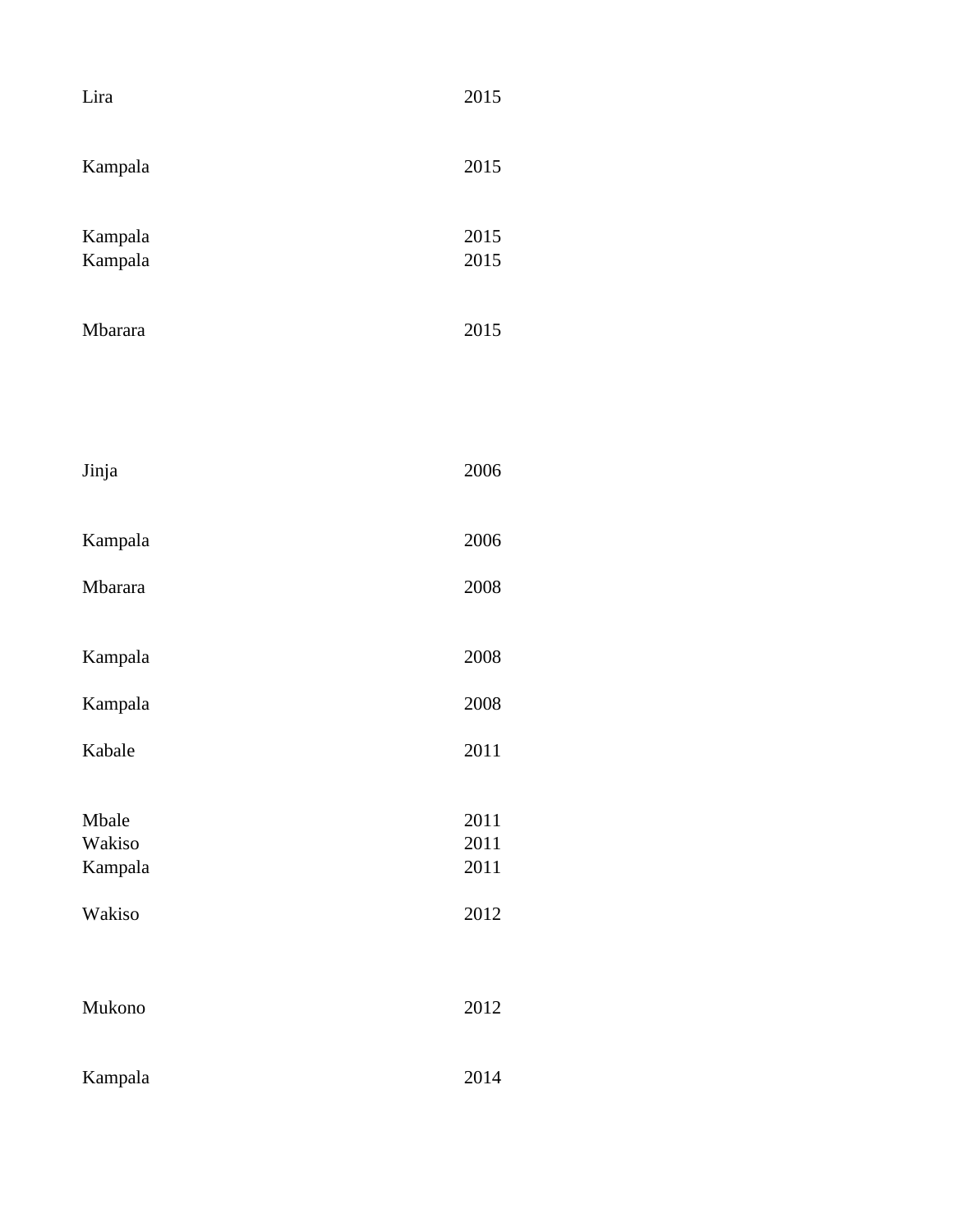| Wakiso             | 2014         |
|--------------------|--------------|
| Jinja              | 2014         |
| Wakiso             | 2014         |
|                    |              |
| Mbale              | 2015         |
|                    |              |
| Mbarara            | $2012\,$     |
| Mityana            | 2015         |
|                    |              |
| Kampala            | 2014         |
|                    |              |
| Kampala            | 2015         |
| Kabale             | 2006         |
| Entebbe<br>Kampala | 2009<br>2009 |
|                    |              |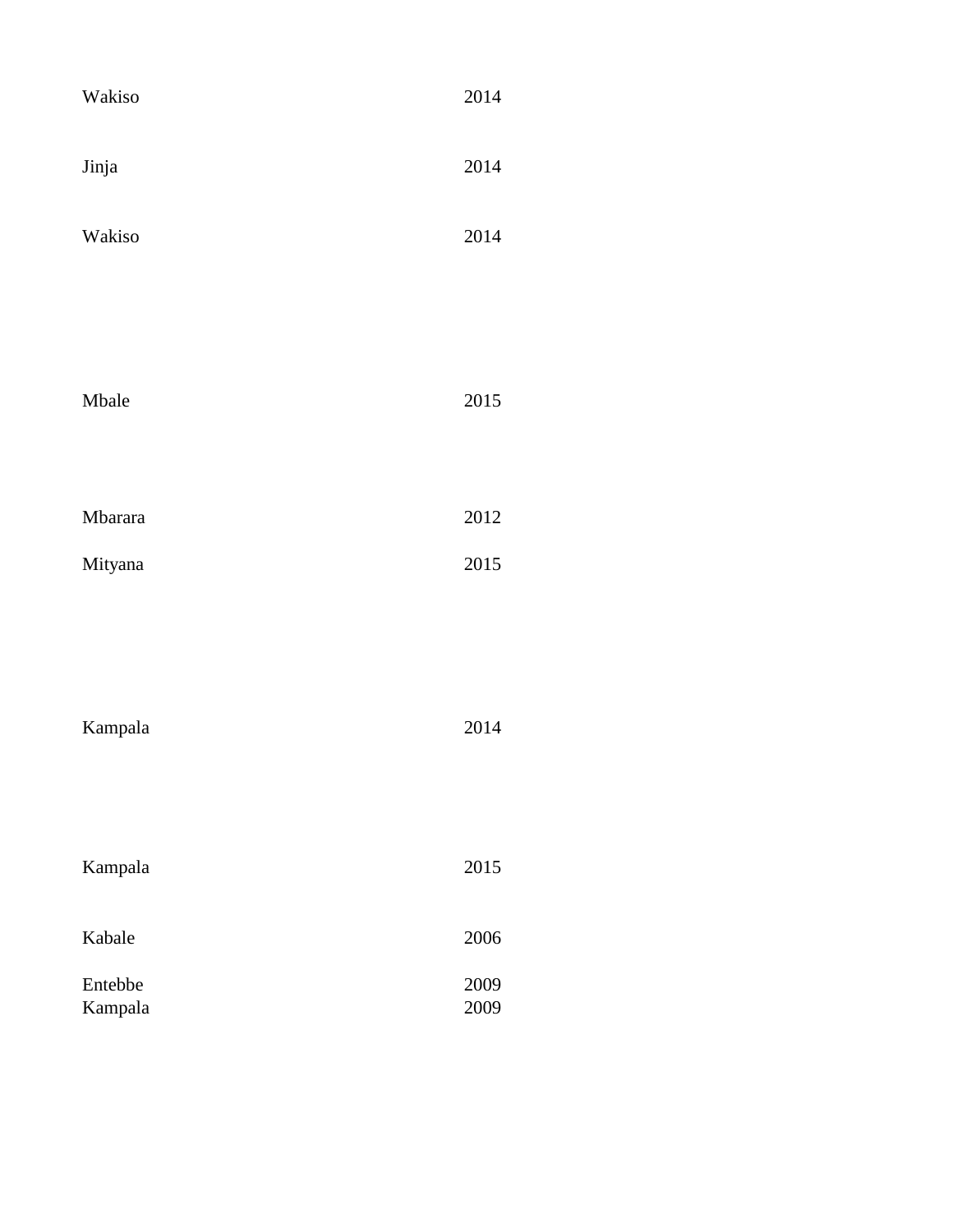| Kampala |  |
|---------|--|
|---------|--|

| Kampala | 2008 |
|---------|------|
|         |      |
| Kampala | 2008 |
| Kampala | 2010 |
|         |      |
| Kampala | 2011 |

| <b>Address</b>                       | <b>Date</b> |
|--------------------------------------|-------------|
| P.O.Box 174, Wobulenzi               | 1956        |
| P.O.Box 203, Soroti                  | 1957        |
| P.O.Box 124 Entebbe                  | 1968        |
| Private Bag, Masindi                 | 1948        |
| P.O Box 86 Lake Katwe                | 1991        |
| P.O.Box 84, Apac                     | 1983        |
| P.O.Box 405 Kabale                   | 1983        |
| P.O.Box 26, Pakwach                  | 1983        |
| P.O.Box 255 Soroti                   | 1983        |
| P.O.Box 311 Tororo                   | 1984        |
| P.O.Box 10 Kigumba                   | 1954        |
| P.O.Box 444 Jinja                    | 1994        |
| P.O.Box 4655, Kampala                | 1965        |
| P.O.Box149, Mpigi                    | 1952        |
| Plot 118, Old Port Bell Road, Nakawa |             |

P.O.Box 7187 Kampala 1965